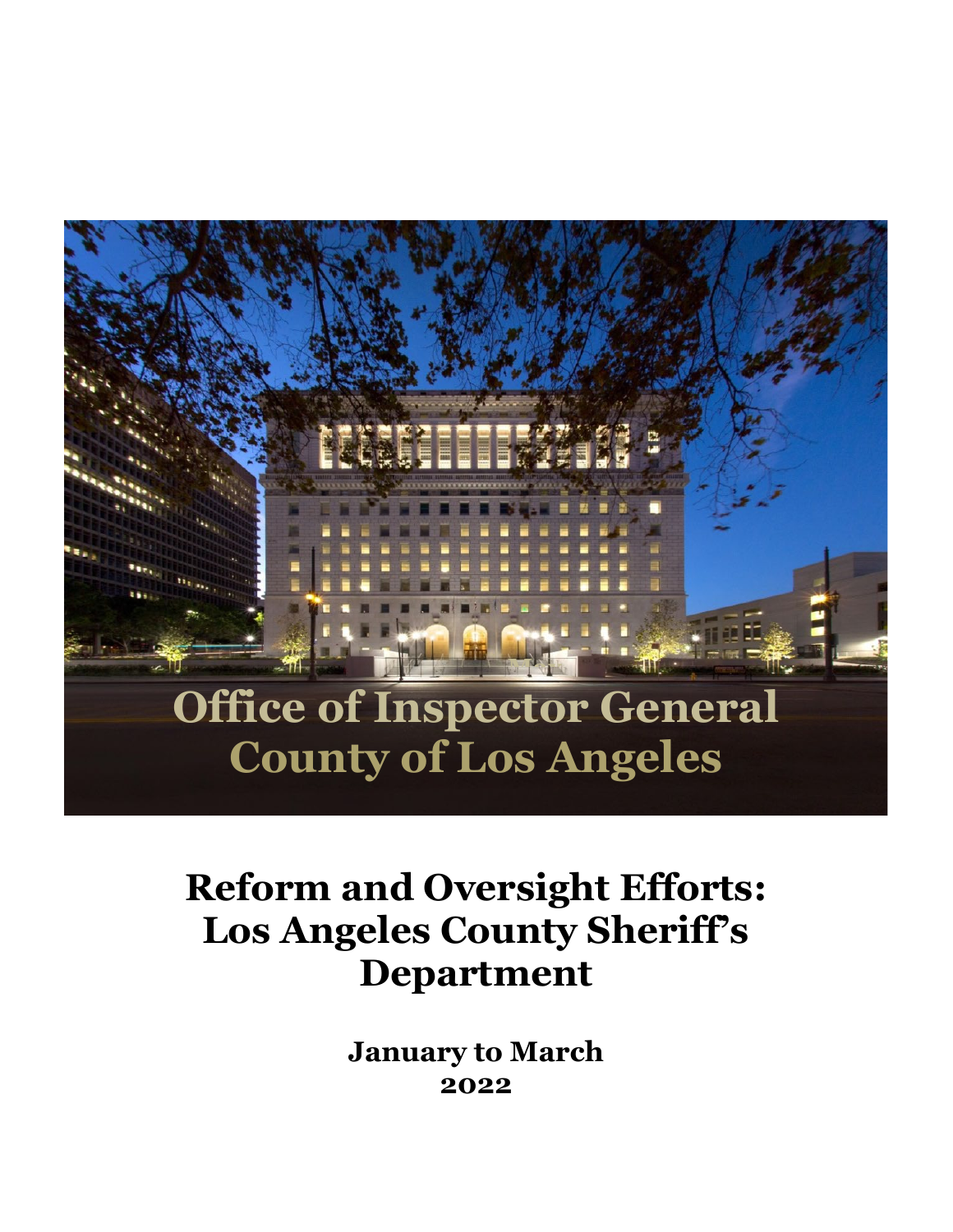# **Table of Contents**

| Office of Inspector General Handling of Comments Regarding Sheriff's Department Operations and |
|------------------------------------------------------------------------------------------------|
|                                                                                                |
|                                                                                                |
|                                                                                                |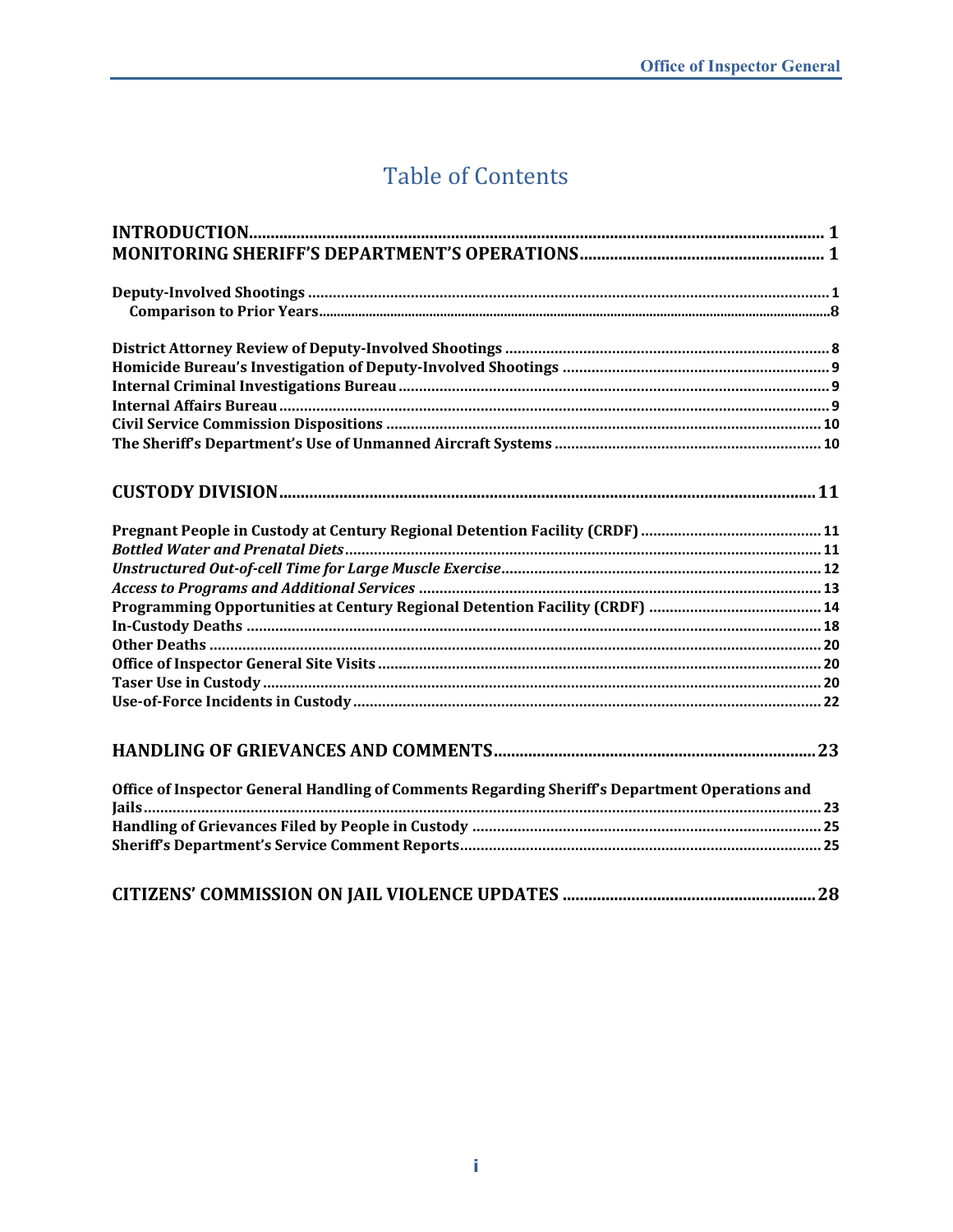# <span id="page-2-0"></span>**INTRODUCTION**

This report provides an overview of the Office of Inspector General's regular monitoring, auditing, and review of activities related to the Los Angeles County Sheriff's Department occurring between January 1, 2022, and March 31, 2022.<sup>1</sup>

# <span id="page-2-1"></span>**MONITORING SHERIFF'S DEPARTMENT'S OPERATIONS**

### <span id="page-2-2"></span>**Deputy-Involved Shootings**

The Office of Inspector General reports on all deputy-involved shootings in which a deputy intentionally fired a firearm at a human, or intentionally or unintentionally fired a firearm and a human was injured or killed as a result. This quarter there were six incidents in which people were shot or shot at by Sheriff's Department personnel. Office of Inspector General staff responded to each of these deputyinvolved shootings. Eight people were struck by deputies' gunfire, four fatally.

The information in the following shooting summaries is based on information provided by the Sheriff's Department and is preliminary in nature. While the Office of Inspector General receives information at the walk-through at the scene of the shooting, preliminary memoranda with summaries, and by attending the Sheriff's Department Critical Incident Reviews, the statements of the deputies and witnesses are not provided until the investigation is complete. The Sheriff's Department does not permit the Office of Inspector General staff to monitor the on-going investigations of deputy-involved shootings, does not provide access to the full body-worn camera videos of deputies involved in the incident, and does not comply with lawful requests for documentation of these investigations. The Sheriff's Department and Coroner also do not consistently follow Penal Code section 832.7(b)(A)(i)'s requirement of providing a specific written basis to justify concluding that a desire for investigative secrecy in shooting investigations outweighs the public interest in disclosure.

**Century:** The Sheriff's Department reported that on January 24, 2022, at approximately 4:07 a.m., Century Sheriff's Station deputies responded to a call of a person on a rooftop in Huntington Park. When deputies arrived, they checked the area and were unable to locate the individual.

<span id="page-2-3"></span> $1$  The report will note if the data reflects something other than what was gathered between January 1, 2022, and March 31, 2022.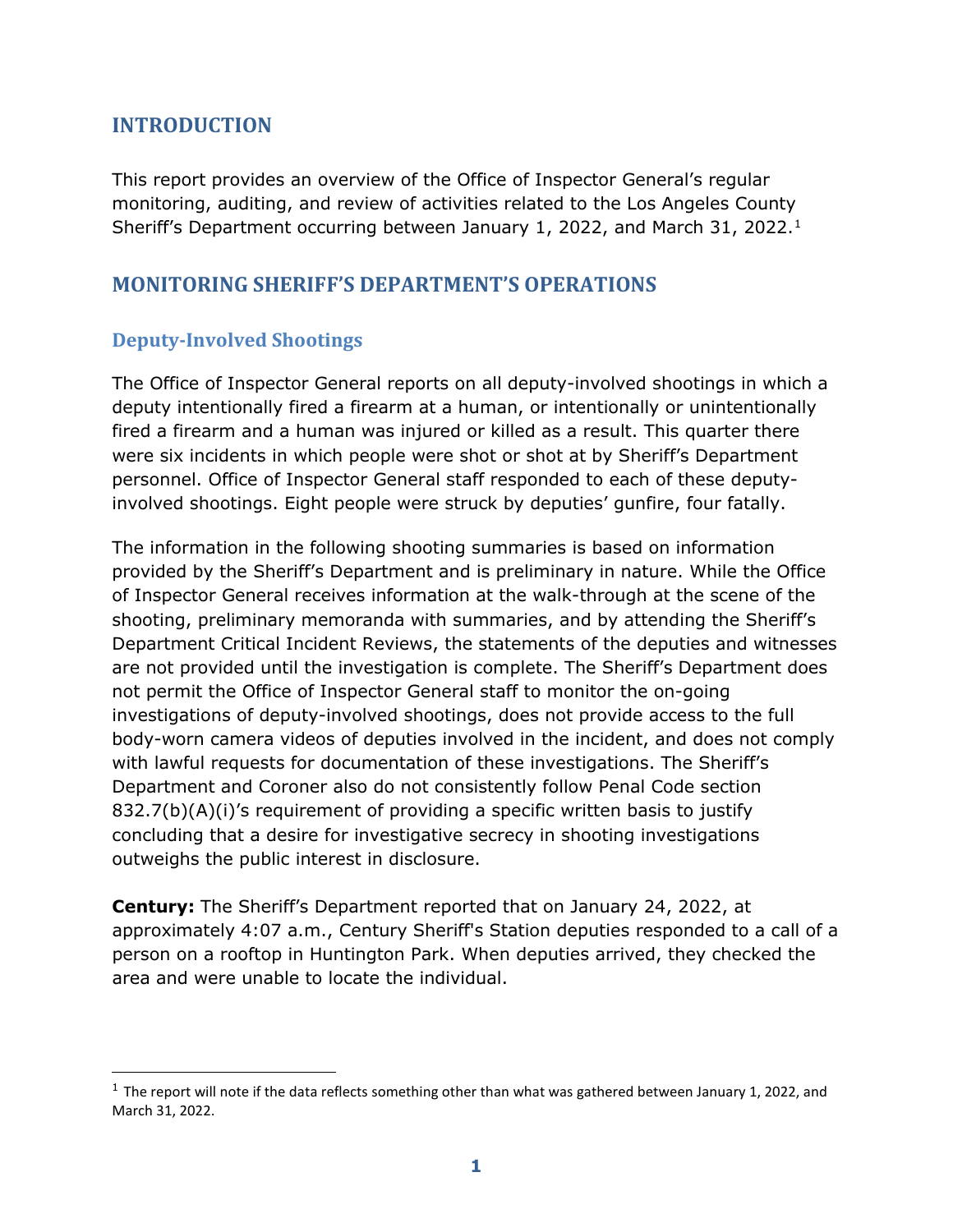Approximately one hour later, deputies received a second call at the same location, indicating the person had returned and was on the rooftop. As deputies were responding to the call, they received information that people heard gunshots in the area. Deputies arrived and were told the suspect had fled on foot.

Deputies contained the area and requested an air unit to assist. A Los Angeles Police Department (LAPD) air unit responded to assist with the call due to the unavailability of an LASD helicopter.

The Sheriff's Department received additional calls reporting the sound of gunshots and that the suspect had returned to the roof.

When the LAPD air unit arrived, officers saw a Hispanic man on the rooftop armed with a handgun. The suspect then shot at the air unit, and possibly toward other deputies on the ground. A deputy on the ground fired one .223 caliber round from a department issued AR-15 rifle, which struck the suspect.

Deputies from the Special Enforcement Bureau (SEB) were requested to respond and assist. SEB paramedics treated the suspect, and he was taken off the rooftop with the assistance of Los Angeles County Fire Department personnel. The suspect sustained a gunshot wound to his lower torso and was transported to the hospital, where he was listed in serious condition but was expected to recover.

A "Polymer 80" 9mm semiautomatic handgun was found on the ground close to where the suspect was detained.

The shooting was captured on body-worn cameras. Portions of the video were shown at the Sheriff's Department's Critical Incident Review. The Sheriff's Department has not provided the Office of Inspector General with access to its body-worn camera videos; thus, the Office of Inspector General cannot opine on whether the cameras that were activated as required by Sheriff's Department policy.

#### *Areas for Further Inquiry*

How long after the shooting was it before the SEB paramedics began treating the suspect for his injuries?

**Santa Clarita:** The Sheriff's Department reported that on February 15, 2022, at approximately 5:54 p.m., Santa Clarita Valley Station deputies received a call regarding a family disturbance involving a possibly mentally ill white woman, who was armed with a knife. This call for service was in the area known as Neenach,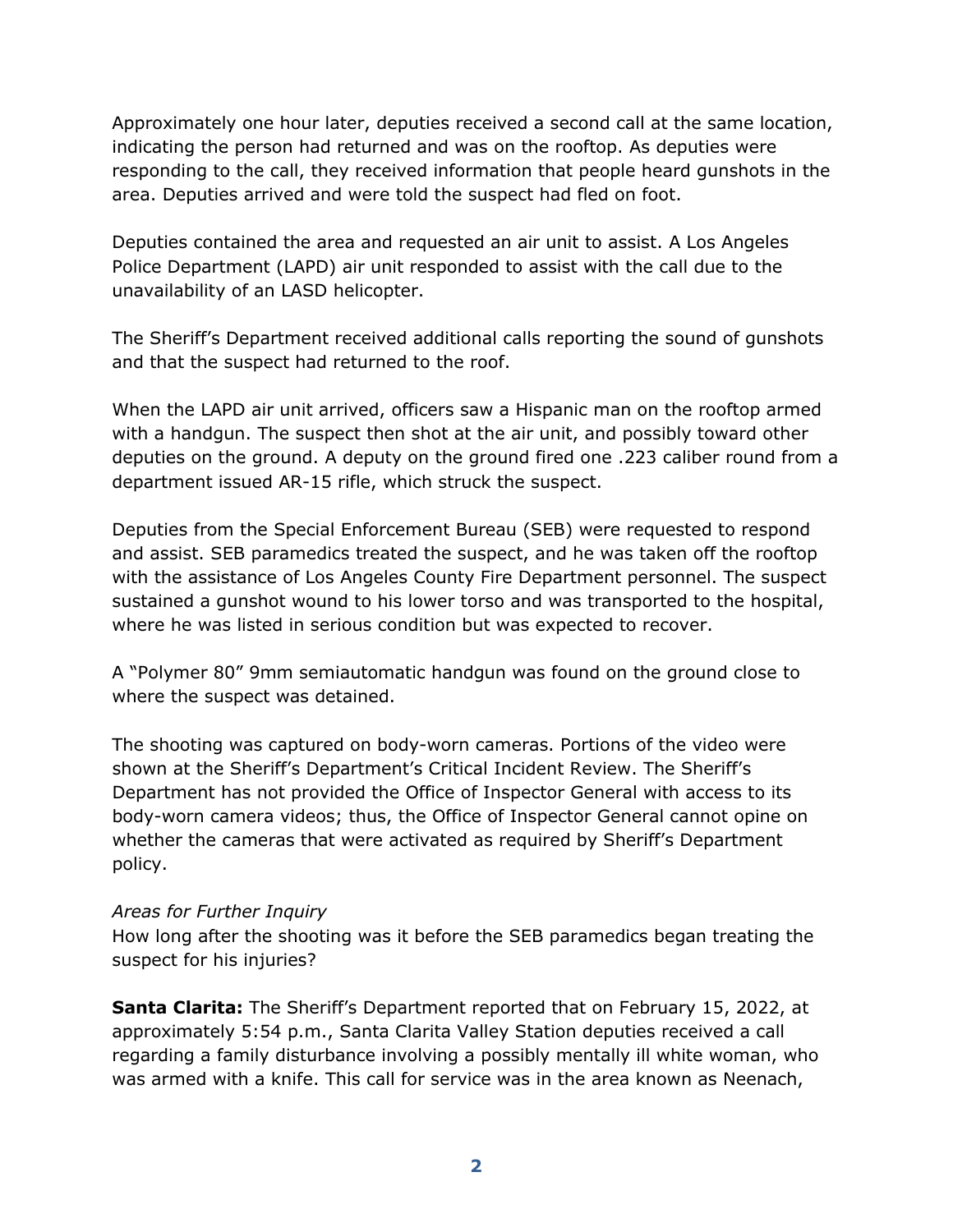which is located approximately 45 miles from the Santa Clarita Valley station in the Lancaster area. This area is patrolled by the Santa Clarita Valley station.

The call indicated that the suspect was behaving in a bizarre manner and possibly bleeding. The two responding deputies briefly contacted family members outside the residence and then entered the home and saw the suspect seated in a dining area, holding a knife to her own neck. While awaiting the arrival of a Mental Evaluation Team, the deputies spoke with the suspect for several minutes and urged her to put the knife down. At one point, the suspect stood up and, according to the deputies, charged at them. The deputies shot a total of eleven times at the suspect. The suspect was struck several times, and was pronounced dead at the location.

The shooting was captured on body-worn cameras. Portions of the video were shown at the Sheriff's Department's Critical Incident Review. The Sheriff's Department has not provided the Office of Inspector General with access to its body-worn camera videos; thus, the Office of Inspector General cannot opine on whether the cameras that were activated as required by Sheriff's Department policy.

#### *Areas for Further Inquiry*

There was an initial delay in responding to the call; what was the reason for the delayed response? Was the Mental Evaluation Team (MET) requested prior to the deputies arriving at the location? If so, what was the MET's status? Was the option of waiting for MET deputies considered? Was the tactical approach consistent with Sheriff's Department training and law enforcement best practices? Were any less lethal options considered? Was the call handled in compliance with Sheriff's Department Field Operations directives? Did the dispatch process contribute to the delay in the response?

**Norwalk:** The Sheriff's Department reported that on February 17, 2022, Norwalk Station enlisted the aid of Operations Safe Streets Bureau's Gang Surveillance Unit (GSU) to locate and arrest a Hispanic man, who was wanted for an attempted carjacking. He was believed to be armed and dangerous. While looking for the suspect, a GSU deputy, who was wearing a vest that identified him as a deputy sheriff, saw the suspect walking on the sidewalk, exited his unmarked vehicle, and commanded the suspect to stop. The suspect produced a handgun, and the deputy fired his gun multiple times at the suspect. As the suspect fled on foot, there were two additional deputy-involved shootings in which two deputies also fired numerous rounds at the suspect. It is unknown whether the suspect shot at the deputies.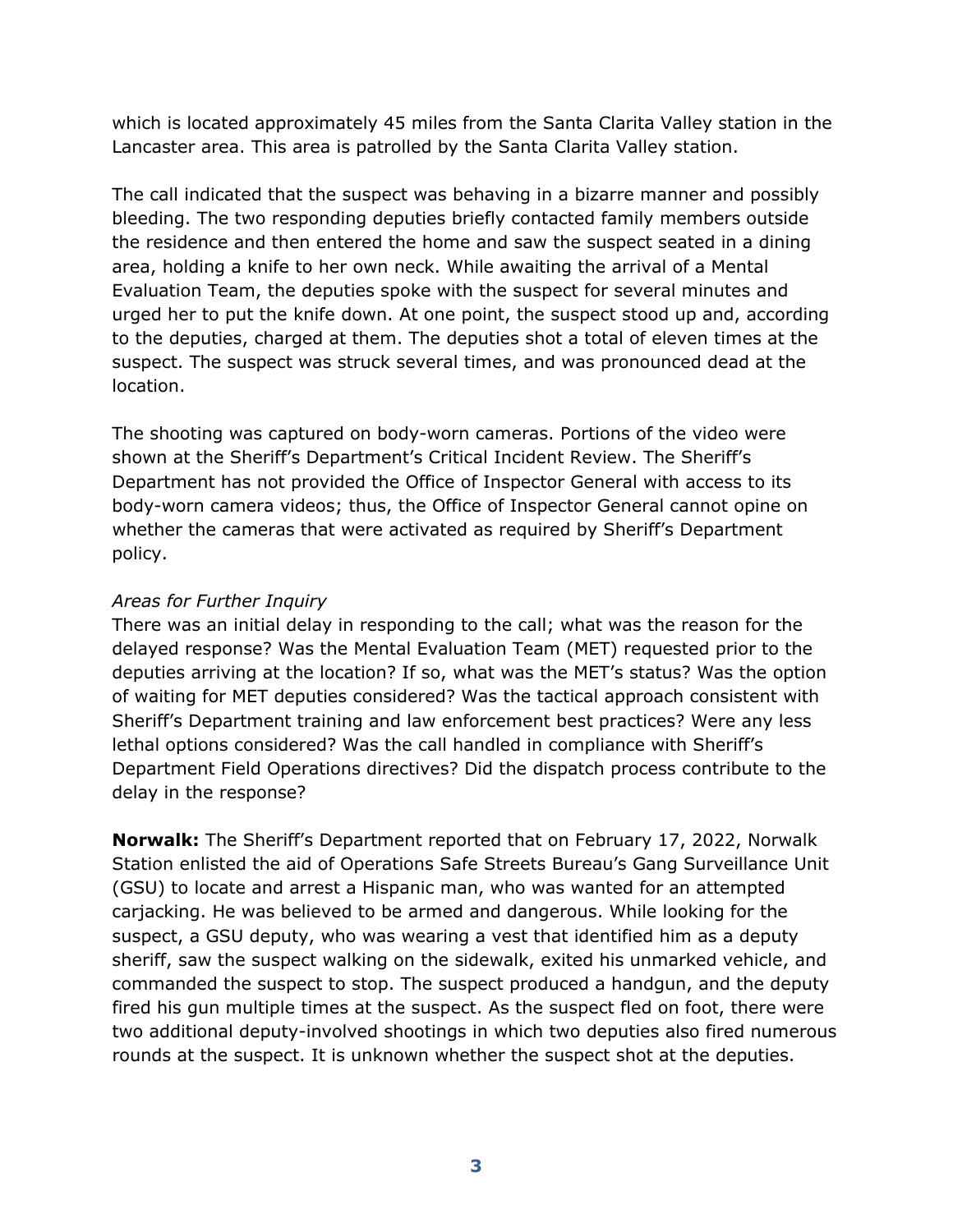After the deputy-involved shootings, the suspect disappeared into a nearby residence. Inhabitants of the home exited unharmed, stating the suspect was inside their home and that he was possibly injured. Because the suspect was barricaded inside the home, the Sheriff's Department Special Enforcement Bureau (SEB) was called to the scene. The homeowners later informed deputies that one of their family members might still be inside the residence. Approximately six hours later, deputies made entry into the home and arrested the suspect, who had sustained multiple gunshot wounds. An unmanned aircraft was used to assist in locating the suspect prior to entry. The suspect was transported to the hospital, where he was treated for his wounds, and is expected to recover.

Deputies fired a total of 34 rounds. A 9mm semiautomatic handgun was found in the front yard of the residence.

During the search of the home and its adjoining yard, the SEB deputies found a 67-year-old Hispanic man in the yard, who appeared to have died from a gunshot wound. Ballistic evidence has not yet confirmed whose firearm was responsible for his injuries.

The Sheriff's Department notified the California Attorney General's Office (Attorney General) as the Attorney General is required by law to investigate the death of an unarmed civilian who died as the result of a deputy involved shooting pursuant to California Government Code section 12525.3 The Attorney General's Office upon reviewing the facts of the case assumed control of this investigation finding that it fell within their purview.

During the Critical Incident Review, the Sheriff's Department stated that members of the GSU were not issued body-worn cameras, but that decision is being reconsidered. As reported in the Office of Inspector General's *[Sixth Report Back on](https://assets-us-01.kc-usercontent.com/0234f496-d2b7-00b6-17a4-b43e949b70a2/5728fb31-5bf1-47de-a6af-401b35377909/Sixth%20Report%20Back%20on%20Implementing%20Body%20Worn%20Cameras%20in%20Los%20Angeles%20County.pdf)  [Implementing Body-Worn Cameras in Los Angeles County](https://assets-us-01.kc-usercontent.com/0234f496-d2b7-00b6-17a4-b43e949b70a2/5728fb31-5bf1-47de-a6af-401b35377909/Sixth%20Report%20Back%20on%20Implementing%20Body%20Worn%20Cameras%20in%20Los%20Angeles%20County.pdf)*, the Sheriff's Department is working to outfit the GSU with body-worn cameras. According to the Sheriff's Department, the deputies in this unit are deputized by the U.S. Marshals and in order for the unit to deploy cameras a Memorandum of Understanding must be signed with the federal government.

#### *Areas for Further Inquiry*

Were the operations plan and deputies' actions consistent with Sheriff's Department training, policies and best practices? Were the number of rounds fired reasonable given the circumstances? What was the operation plan and was it sound? Were there any deviations from the plan?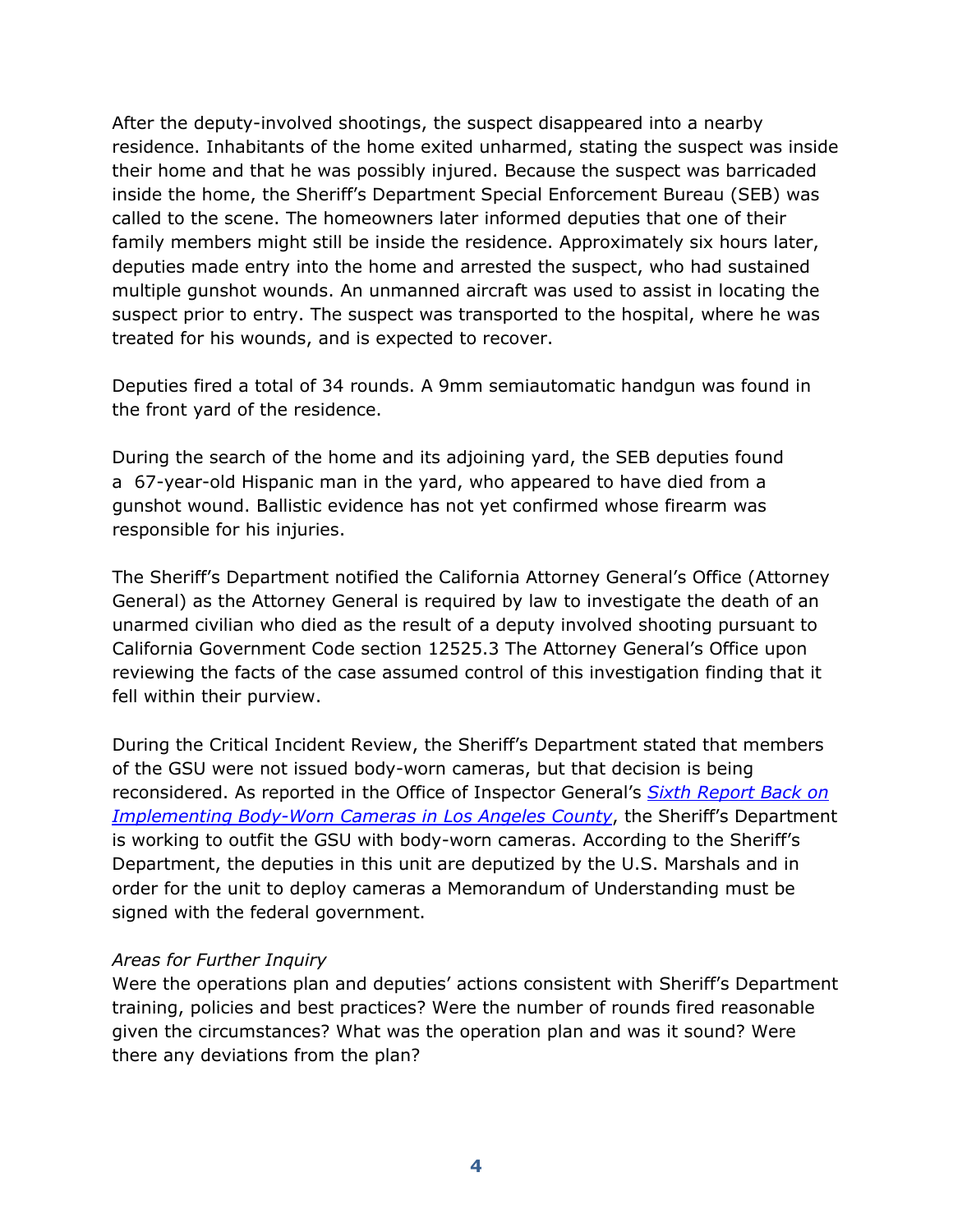**Norwalk:** The Sheriff's Department reported that on February 23, 2022, at approximately 2:37 p.m., four deputies (in two patrol vehicles) assigned to the Special Assignment Officer Team at Norwalk station, responded to a location where they saw an auto theft warrant suspect entering a vehicle in a driveway. The first patrol car stopped behind the suspect's vehicle, while the second patrol car parked to the left of the first patrol vehicle. The driver of the vehicle attempted to drive away. One deputy approached the passenger side front door and opened it. The vehicle reversed hitting the patrol car behind it, at which time a deputy-involved shooting occurred.

As the vehicle continued reversing out of the driveway, two additional deputies fired at the moving vehicle. The three deputies fired a total of 39 rounds. As the suspect drove away, he lost control of the car and hit a block wall. The suspect vehicle continued for a short distance before the car became inoperable.

The male Hispanic driver of the vehicle sustained two gunshot wounds. He was treated at the hospital and was later booked into custody. The female Hispanic passenger in the vehicle suffered a gunshot wound and was treated and released from a hospital. Neither of those injured was the suspect in the auto theft. That suspect fled on foot and was later detained in a nearby backyard by the resident and eventually taken into custody by deputies. A loaded semiautomatic handgun was recovered from his waistband.

The shooting was captured on body-worn cameras. Portions of the video were shown at the Sheriff's Department's Critical Incident Review. From the portions shown, it appears there may have been some delay in activation per Sheriff's Department policy. The Sheriff's Department has not provided the Office of Inspector General with access to its body-worn camera videos; thus, the Office of Inspector General cannot state definitively whether or not the cameras were activated properly as required by Sheriff's Department policy.

#### *Areas for Further Inquiry*

Did the deputies violate Sheriff's Department policy regarding shooting at vehicles? Did the deputies have an operations plan in place prior to approaching the suspects? Was it reasonable and necessary to shoot 39 rounds in a residential neighborhood?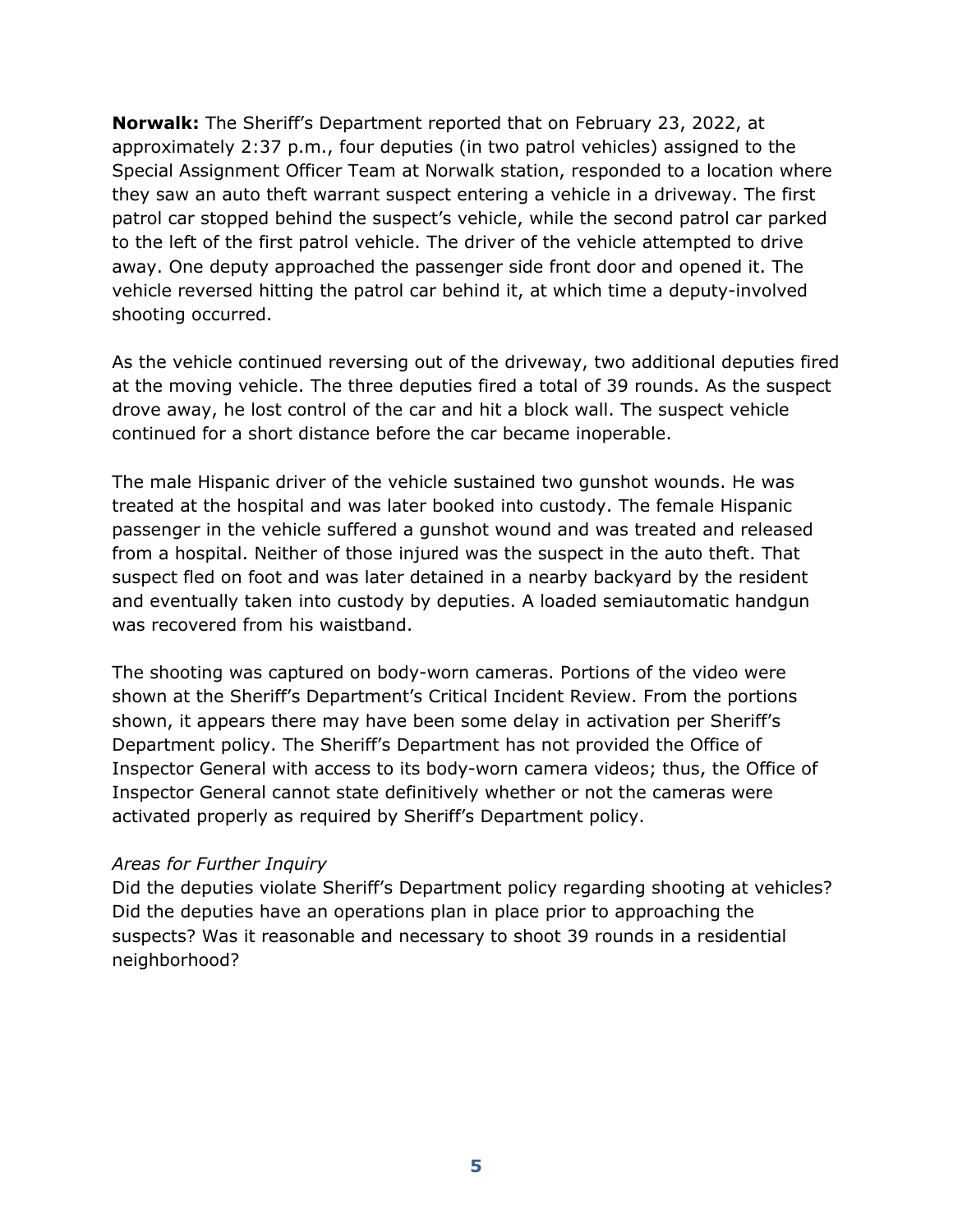**Lakewood:** The Sheriff's Department reported that on March 3, 2022, Lakewood Sheriff's Station deputies were at the intersection of Downey Avenue and Artesia Boulevard in the city of Bellflower regarding a vehicle speeding and street takeover call.<sup>[2](#page-7-0)</sup> While dealing with vehicles in the intersection, the deputies were flagged down by a man, who was standing on the sidewalk in front of a gas station.

The man told deputies that a Hispanic man had just stabbed him with a garden claw. Deputies saw the suspect standing near the front door to the gas station holding an approximately three-foot long garden claw that had four approximately four-inch metal spikes on one end. Deputies gave the suspect several verbal commands to drop the garden claw, but he refused to comply and ran into an apartment complex.

After running through the complex, the suspect ran into the middle of the street. Deputies again ordered him to drop the garden claw, but he did not comply. The suspect allegedly ran towards a deputy with the garden claw raised over his head, at which time two deputies shot at him a total of 15 times. Deputies rendered medical aid until Los Angeles County Fire Department personnel arrived, but the suspect was pronounced dead after being transported to a hospital.

The shooting was captured on body-worn cameras. Portions of the video were shown at the Sheriff's Department's Critical Incident Review. From the portions shown, it appears there may have been some delay in activation per Sheriff's Department policy. The Sheriff's Department has not provided the Office of Inspector General with access to its body-worn camera videos; thus, the Office of Inspector General cannot state definitively whether or not the cameras were activated properly as required by Sheriff's Department policy.

#### *Areas for Further Inquiry*

On the portions of the body-worn camera shown at the Critical Incident Review, it appears several family members and/or friends of the suspect were attempting to talk to the deputies. If information regarding the suspect was conveyed to the deputies, was that information considered in the tactics that were used after that? Was less lethal force an option? Did the suspect receive medical assistance in a timely manner?

<span id="page-7-0"></span><sup>&</sup>lt;sup>2</sup> As described by LAPD Wilshire Division Captain Shannon Paulson in a report by the Larchmont Buzz, street takeovers are when numerous cars and occupants coordinate blocking a thoroughfare and in order for drivers to exhibition of speed and other dangerous maneuvers, such as drifting. (See Fuller, Elizabeth, "What's a Street 'Takeover' and Why Should You Be Concerned?" Larchmont Buzz. September 21, 2020. [https://www.larchmontbuzz.com/featured-stories-larchmont-village/whats-a-street-takeover-and-why-you-](https://www.larchmontbuzz.com/featured-stories-larchmont-village/whats-a-street-takeover-and-why-you-should-be-concerned/)

[should-be-concerned/](https://www.larchmontbuzz.com/featured-stories-larchmont-village/whats-a-street-takeover-and-why-you-should-be-concerned/)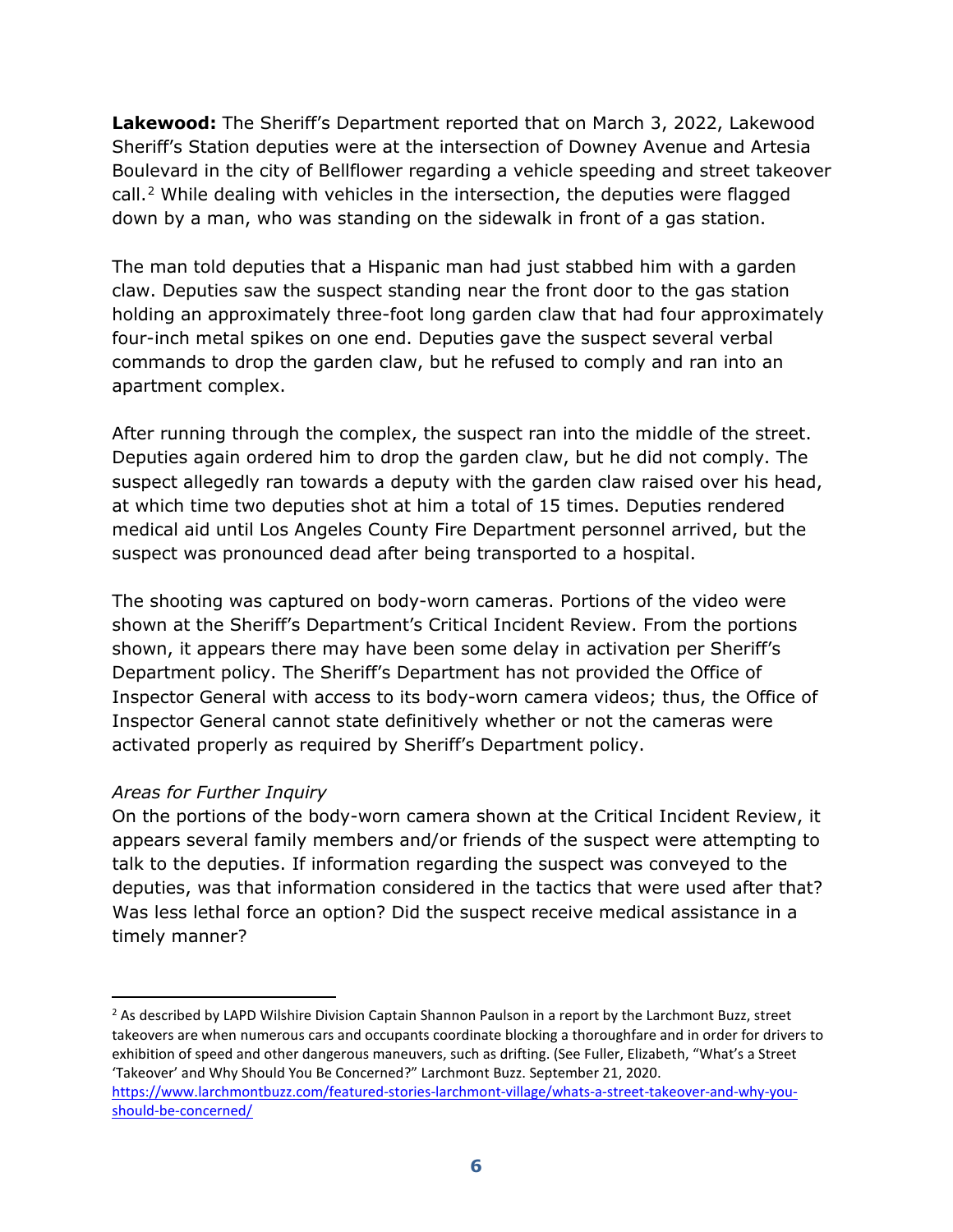**Palmdale:** The Sheriff's Department reported that on March 13, 2022, Palmdale Station deputies took a domestic violence report from a woman who reported that her boyfriend, a Hispanic man, assaulted her and that he had family in the city of Palmdale.

Two deputies drove to the area of his family's house as identified by the victim. Upon their arrival, they saw a Hispanic man sitting in a car in front of a nearby house. As the man drove away, the deputies followed him believing him to possibly be the suspect of the domestic violence call. The deputies activated their overhead lights in an effort to pull the driver over, but he fled. After conducting a U-turn at the end of a cul-de-sac the Hispanic man rammed one of the deputy's vehicles. The driver then reversed his vehicle and rammed his car into the driver's side door of the second deputy's vehicle.

The driver refused commands to stop and continued to ram one of the patrol cars. The driver then revved his engine and as the car began to move, one of the deputies shot towards the driver six times.

After the shooting, the vehicle slowly reversed and collided with the front of a residence. Deputies made a tactical approach and rendered aid to the driver until the arrival of Los Angeles County Fire Department personnel. The driver sustained gunshot wounds and was pronounced dead at the scene. No deputies were injured. It was later determined that the man was not the person involved in the original domestic violence call. A handgun was located inside his vehicle.

The shooting was captured on body-worn cameras. Portions of the video were shown at the Sheriff's Department's Critical Incident Review. From the portions shown, it appears there may have been some delay in activation per Sheriff's Department policy. The Sheriff's Department has not provided the Office of Inspector General with access to its body-worn camera videos; thus, the Office of Inspector General cannot state definitively whether or not the cameras were activated properly as required by Sheriff's Department policy.

#### *Areas for Further Inquiry*

Did the man match the description of the suspect given to deputies? If he did match the description, were the deputies' tactics in pursuing him warranted? Did the deputies place themselves in danger by not understanding the route they were following to pursue the suspect? Was the backdrop considered when the deputy fired? The deputies chose to block the driver in with their vehicles, thereby placing themselves in a potentially dangerous situation, was that consistent with Sheriff's Department policy, training and best practices?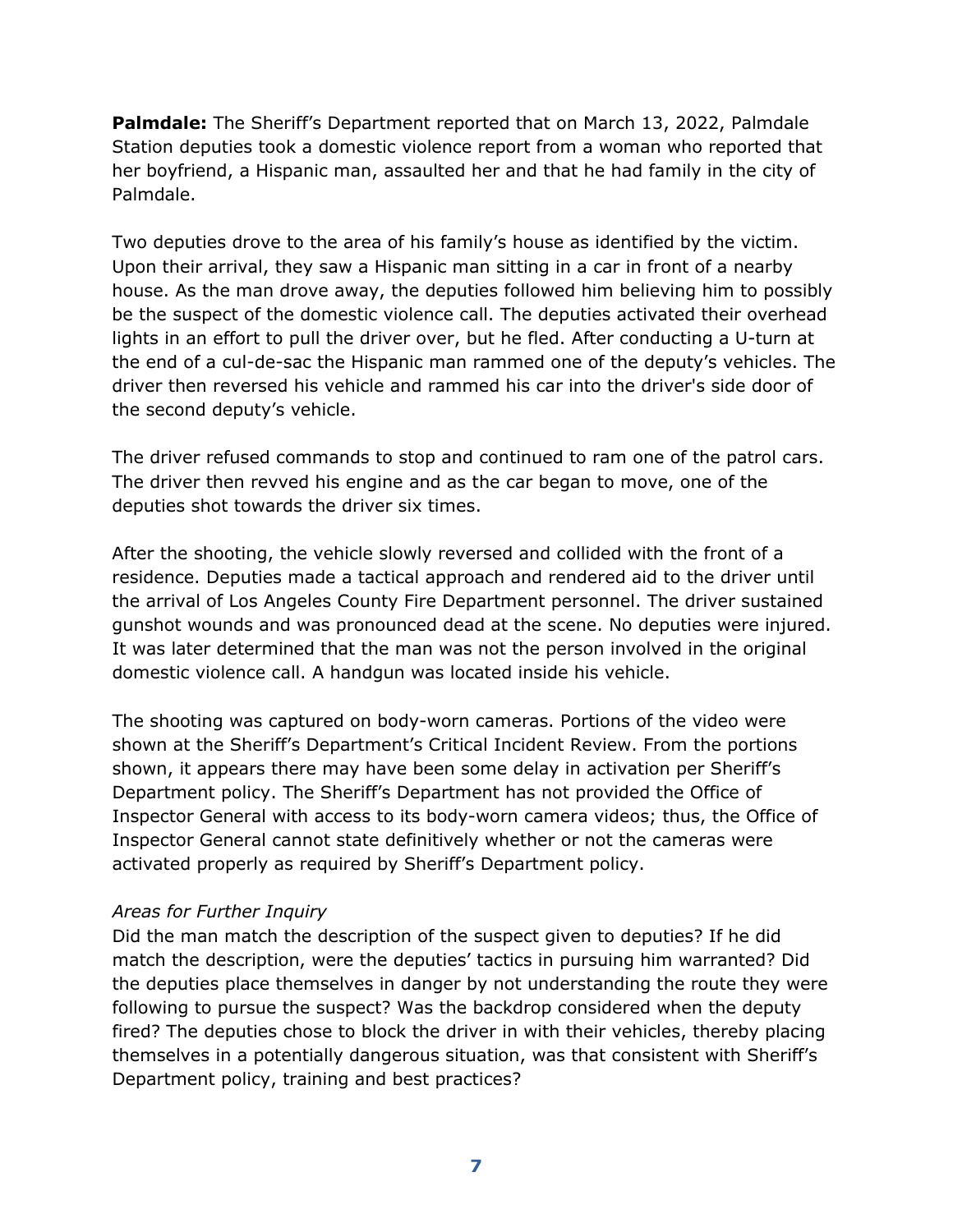#### <span id="page-9-0"></span>**Comparison to Prior Years**



# <span id="page-9-1"></span>**District Attorney Review of Deputy-Involved Shootings**

The Sheriff's Department's Homicide Bureau investigates all deputy-involved shootings in which a person is hit by a bullet. The Homicide Bureau submits the completed criminal investigation of each deputy-involved shooting that results in a person being struck by a bullet and which occurred in the County of Los Angeles to the Los Angeles County District Attorney's Office (LADA) for review and possible filing of criminal charges.

Between January 1, 2022, and March 31, 2022, the LADA issued two findings on deputy-involved shooting cases involving the Sheriff's Department's employees.

> • In the October 2, 2020, non-fatal shooting of Deputy Mayra Haro, the District Attorney opined in a [memorandum dated January 10, 2022,](https://da.lacounty.gov/sites/default/files/pdf/JSID-OIS-01-10-22-Haro.pdf) that it was an accident, and Deputy Alexander Altamirano Gutierrez has no criminal liability in the matter.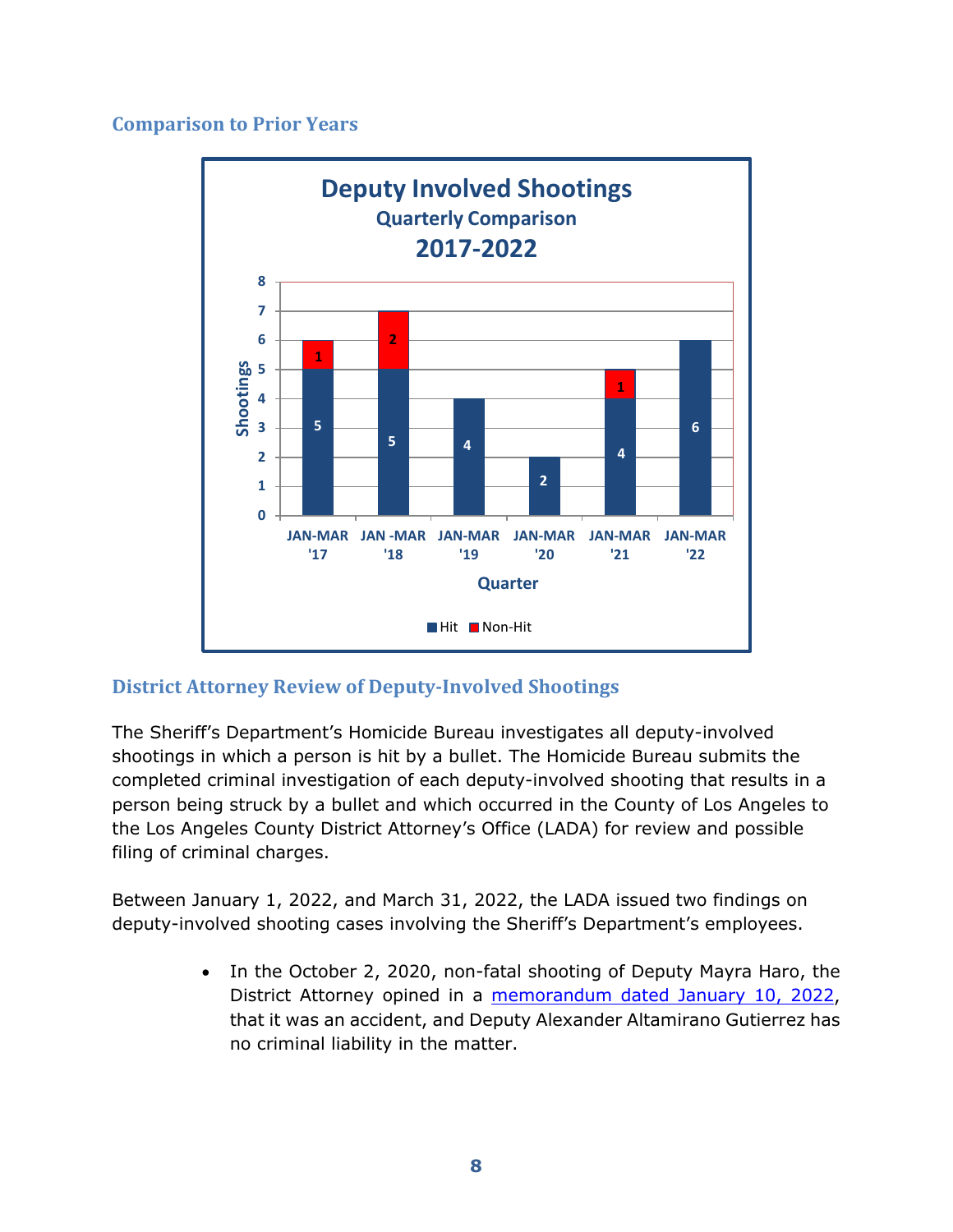• In the August 1, 2019, fatal shooting of Jamaal Simpson, the District Attorney opined in a [memorandum dated January](https://da.lacounty.gov/sites/default/files/pdf/JSID-OIS-01-13-22-Simpson.pdf) 13, 2022, that deputy Gregory Van Hoesen acted lawfully in self-defense.

### <span id="page-10-0"></span>**Homicide Bureau's Investigation of Deputy-Involved Shootings**

For the present quarter, the Homicide Bureau reports that 21 shooting cases involving Sheriff's Department personnel are open and under investigation. The oldest case the Homicide Bureau is still actively investigating is an August 26, 2021, shooting which occurred in the jurisdiction of East Los Angeles. For further information as to that shooting, please refer to the Office of Inspector General's *Reform and Oversight Effort: Los Angeles Sheriff's Department, July to September 2021* report*.*[3](#page-10-3) The oldest case that the Bureau has open is a 2016 shooting in Compton, which is with the LADA's office awaiting a filing decision.

This quarter, the Sheriff's Department reported it sent four cases involving deputyinvolved shootings to the LADA for filing consideration.

### <span id="page-10-1"></span>**Internal Criminal Investigations Bureau**

The Sheriff's Department's Internal Criminal Investigations Bureau (ICIB) reports directly to the Division Chief and the Commander of the Professional Standards Division. ICIB investigates allegations of criminal misconduct committed by Sheriff's Department personnel in Los Angeles County (misconduct alleged to have occurred in other counties is investigated by the law enforcement agencies in the jurisdictions where the crimes are alleged to have occurred).

The Sheriff's Department reports ICIB has 79 active cases. This quarter, the Sheriff's Department reports sending 5 cases to the LADA for filing consideration. The LADA is still reviewing 25 cases for filing. The oldest open case which ICIB has submitted to the LADA for filing consideration is a 2018 case, which was presented to the LADA in 2018 and is still being reviewed.

#### <span id="page-10-2"></span>**Internal Affairs Bureau**

The Internal Affairs Bureau (IAB) conducts administrative investigations of Department policy violations by Sheriff's Department employees. It is also responsible for responding to and investigating deputy-involved shootings and significant use-of-force cases. If the LADA declines to file a criminal action against

<span id="page-10-3"></span><sup>3</sup> See Office of Inspector General's report titled, *Reform and Oversight Effort: Los [Angeles Sheriff's Department, July](https://assets-us-01.kc-usercontent.com/0234f496-d2b7-00b6-17a4-b43e949b70a2/7334cd74-7248-432e-84f3-c59f56f000d6/Reform%20and%20Oversight%20Efforts%20-%20Los%20Angeles%20County%20Sheriffs%20Department%20-%20July%20to%20September%202021.pdf)  [to September 2021](https://assets-us-01.kc-usercontent.com/0234f496-d2b7-00b6-17a4-b43e949b70a2/7334cd74-7248-432e-84f3-c59f56f000d6/Reform%20and%20Oversight%20Efforts%20-%20Los%20Angeles%20County%20Sheriffs%20Department%20-%20July%20to%20September%202021.pdf)* at page 8*.*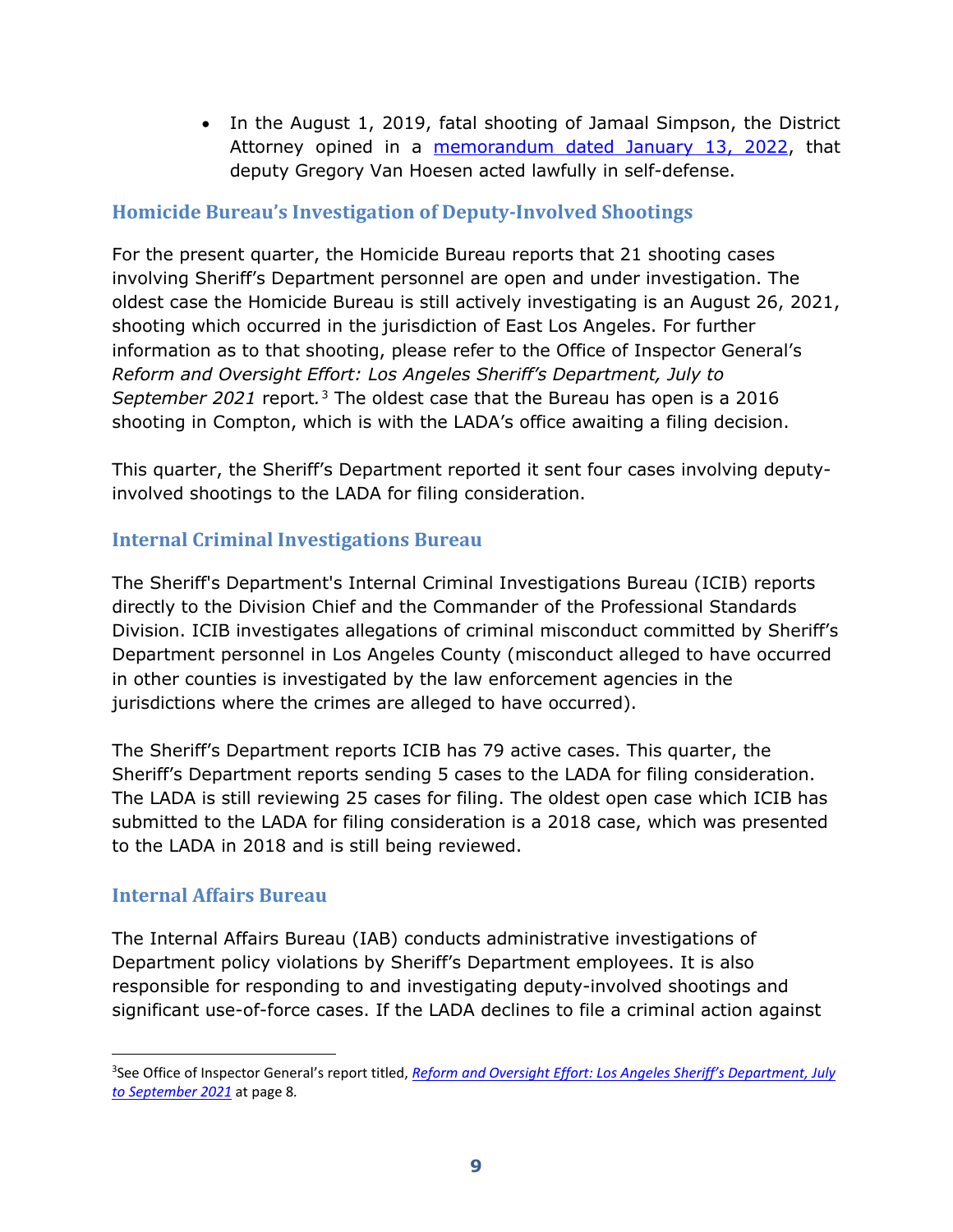the deputies involved in a shooting, IAB completes a force review to determine whether Sheriff's Department personnel violated any policies during the incident.

Administrative investigations are also conducted at the unit level. The subject's unit and IAB determine whether an incident is investigated by IAB or remains a unitlevel investigation based on the severity of the alleged policy violation(s).

This quarter, the Sheriff's Department reported opening 146 new administrative investigations. Of these 146 cases, 48 were assigned to IAB, 70 were designated as unit-level investigations, and 28 were entered as criminal monitors. In the same period, IAB reports that 137 cases were closed by IAB or at the unit level. There are 374 pending administrative investigations. Of those 374 investigations, 251 are assigned to IAB and the remaining 123 are pending unit-level investigations.

# <span id="page-11-0"></span>**Civil Service Commission Dispositions**

There were seven final decisions issued by the Civil Service Commission this quarter. Of those seven, two sustained the Sheriff's Department's discipline and the other five reduced the Sheriff's Department's discipline.

# <span id="page-11-1"></span>**The Sheriff's Department's Use of Unmanned Aircraft Systems**

The Sheriff's Department reports it deployed its Unmanned Aircraft Systems (UAS) twice between January 1, 2022, and March 31, 2022. The UAS was deployed on February 17, 2022, to assist Operations Safe Street Bureau with a barricaded armed suspect. The UAS was utilized to clear the interior of the location and locate the suspect. The suspect was eventually taken into custody. This incident is detailed in the *Deputy-Involved Shooting* section of this report in the summary of deputyinvolved shooting on February 17, 2022, involving Norwalk station deputies.

On March 18, 2022, the Special Enforcement Bureau responded to a location in the city of La Puente to serve a high-risk warrant for suspects who had allegedly committed assaults. The suspects initially refused to exit the location, but then shortly thereafter exited the building. The UAS was utilized to see if there were any additional suspects within the location.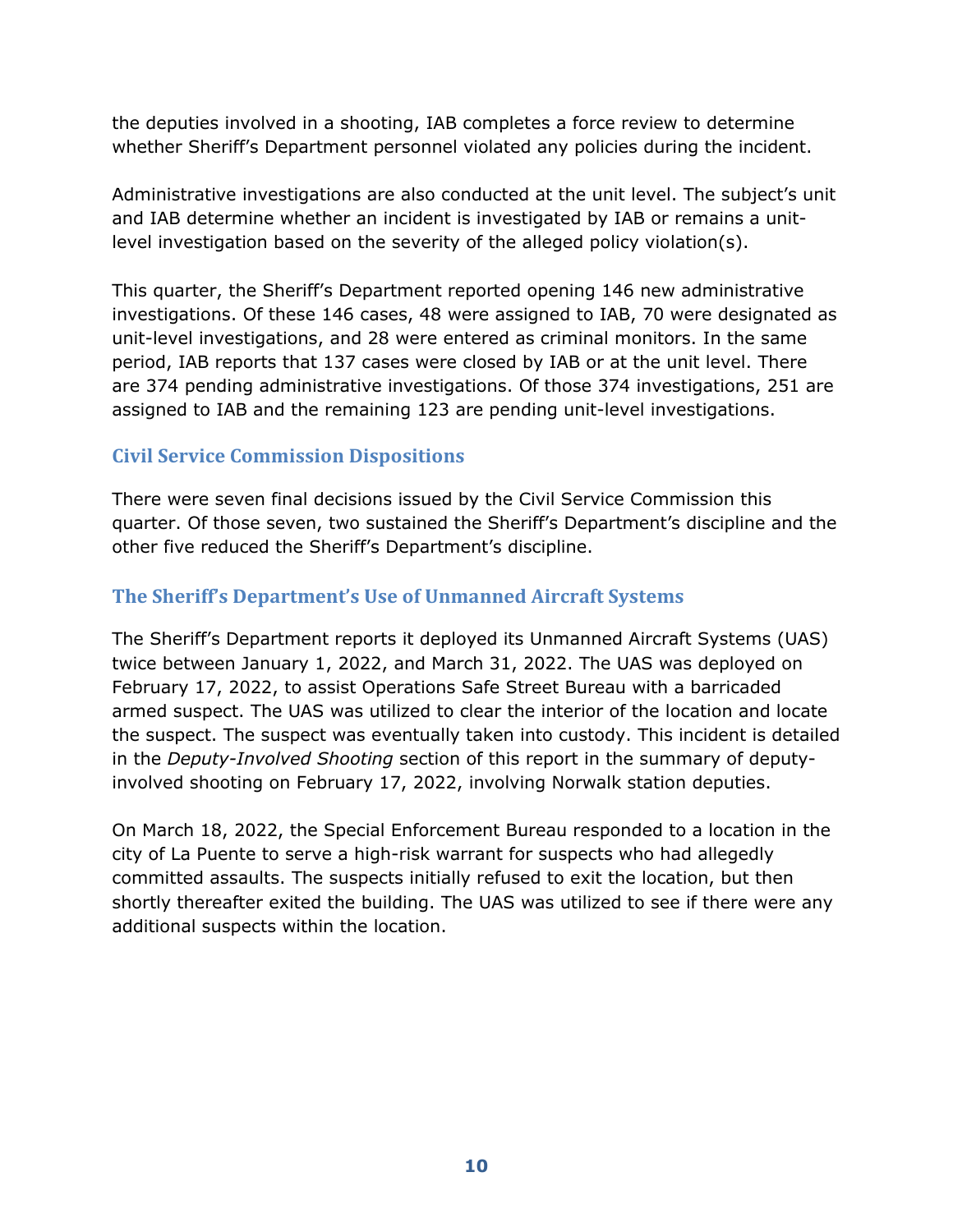# <span id="page-12-0"></span>**CUSTODY DIVISION**

# <span id="page-12-1"></span>**Pregnant People in Custody at Century Regional Detention Facility (CRDF)**

On April 22, 2022, Correctional Health Services (CHS) reported a total of 13 pregnant people in custody at CRDF.[4](#page-12-3) The Office of Inspector General continues to monitor prenatal diets and access to bottled water, unstructured out-of-cell time for large muscle exercise, and access to programs and services for pregnant people in custody. On March 1, 2022, the Board of Supervisors instructed the Office of Inspector General to include in this quarterly report, information on additional services that can be provided to pregnant people in custody.

#### <span id="page-12-2"></span>*Bottled Water and Prenatal Diets*

As previously reported, CRDF began providing each pregnant person with six bottles of water each day meeting the daily recommendation for water intake for pregnant people.[5](#page-12-4) The Sheriff's Department reports, and Office of Inspector General personnel verified, that an additional case of water reserved for pregnant people has been placed in each module to ensure additional water is available upon request. The Sheriff's Department also reports that it is in the process of ordering water filters to be installed in sinks in every module that houses pregnant people.

Last quarter, pregnant people in custody reported that they do not receive enough fruits and vegetables and that the amount of bread in their diet was excessive. CRDF dietitians and the Director of Women's Health report that the Sheriff's Department makes every effort to meet the calorie and nutrition requirements for each meal but explained that supply chain issues in past months required them to make substitutions that may have less nutritional value. Correctional Health Services reports that it has updated the prenatal diets with the assistance of medical doctors and dietitians. Office of Inspector General personnel reviewed the new prenatal sample diets and verified the addition of more fruits and vegetables, and less bread and sugar. There are now three prenatal diet variations for the first trimester, second and third trimesters, as well as for those with gestational diabetes. CRDF dietitians also report that supply chain issues have been resolved, the CRDF kitchen is fully stocked, and substitutions are no longer required. CRDF began distributing the new prenatal diets on March 20, 2022.

<span id="page-12-3"></span><sup>4</sup> As previously reported in the Office of Inspector General's *[Reform and Oversight Efforts: Los Angeles County](https://assets-us-01.kc-usercontent.com/0234f496-d2b7-00b6-17a4-b43e949b70a2/849f4ec3-53ee-4201-9835-cad5cbc69fa5/2ndQuarter2021ReformandOversight_Final.pdf)  [Sheriff's Department – April to June 2021](https://assets-us-01.kc-usercontent.com/0234f496-d2b7-00b6-17a4-b43e949b70a2/849f4ec3-53ee-4201-9835-cad5cbc69fa5/2ndQuarter2021ReformandOversight_Final.pdf)* report, the number of pregnant people in custody in 2021 fluctuated between 12 and 36, and on December 31, 2021, there were 15 pregnant people in custody.

<span id="page-12-4"></span><sup>5</sup> The American College of Obstetricians and Gynecologists. Nutrition During Pregnancy. Available at: [https://www.acog.org/womens-health/faqs/nutrition-during-pregnancy.](https://www.acog.org/womens-health/faqs/nutrition-during-pregnancy) Retrieved April 27, 2022.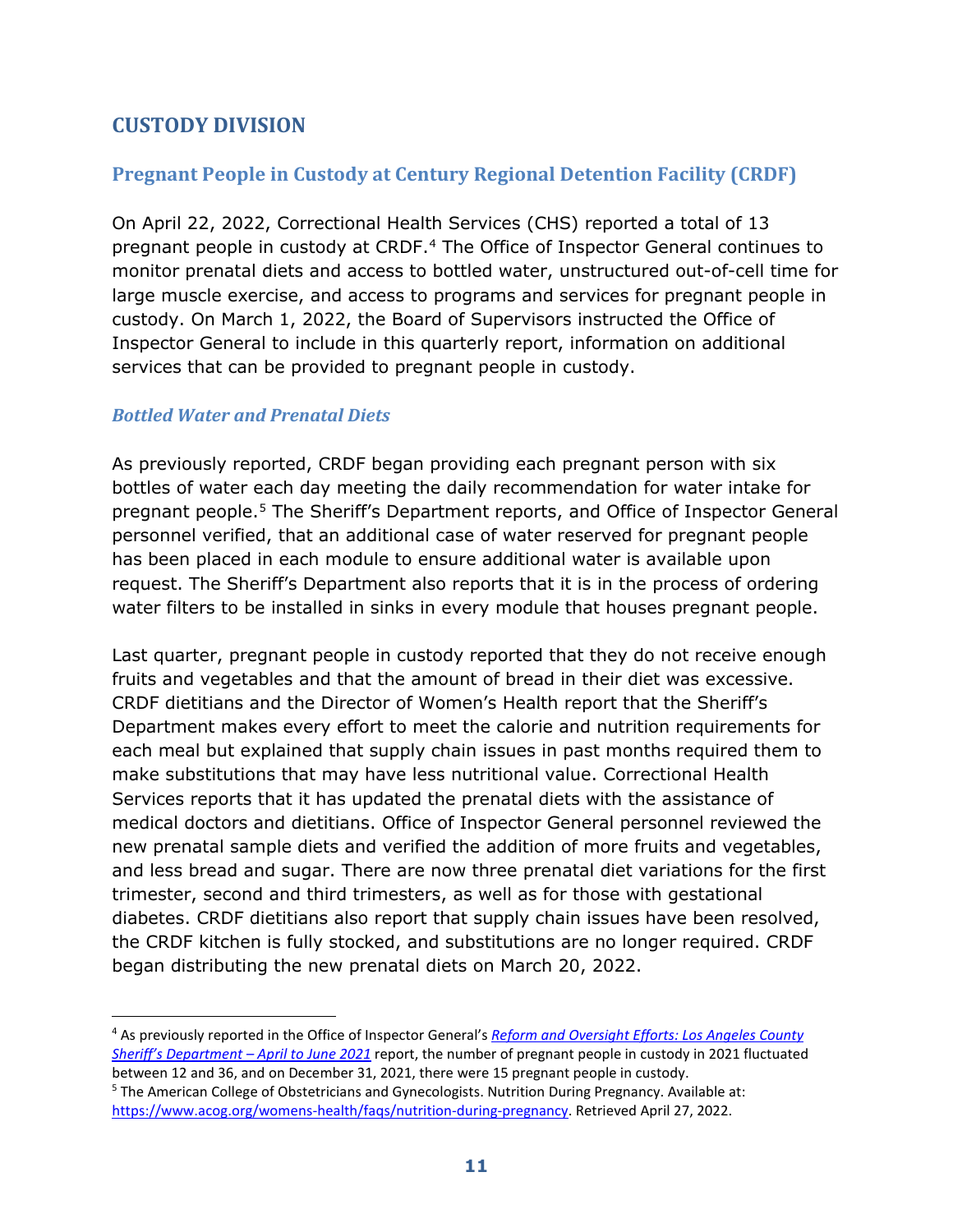#### <span id="page-13-0"></span>*Unstructured Out-of-cell Time for Large Muscle Exercise*

As the Office of Inspector General previously reported, physical inactivity and excessive weight gain are recognized as independent risk factors for maternal obesity, gestational diabetes, and other complications during pregnancy.[6](#page-13-1) The U.S. Department of Health and Human Services' *Physical Activity Guidelines for Americans* recommends at least 150 minutes of moderate intensity aerobic activity per week during pregnancy and the postpartum period.<sup>7</sup>

Sheriff's Department records indicate that from February 13-26, 2022, the average out-of-cell time offered in one CRDF module that housed several general population pregnant people was 90-120 minutes per day.[8](#page-13-3) However, in addition to large muscle exercise, this out-of-cell time is also the only opportunity for pregnant people in custody to shower, make phone calls, order commissary, exchange linens, and socialize. In a different general population module that housed several pregnant people during the same timeframe, pregnant people were allotted 90-120 minutes of out-of-cell time, and in addition, there were nine documented occasions where the pregnant people were allowed additional out-of-cell time for walking in the "outdoor recreation" area of the module. The Sheriff's Department reports that out-of-cell time for acutely mentally ill pregnant people in custody continues to be limited. Pregnant people housed in high observation mental health modules do not receive unrestricted time for exercise.

On November 12, 2021, the Sheriff's Department reported that it directed personnel via email to provide additional out-of-cell time for large muscle exercise to all pregnant people in custody. CRDF leadership continues to report that the additional out-of-cell time is mandatory for every module in the facility where pregnant people are housed. However, despite some improvements, issues with the provision of additional out-of-cell time for pregnant people to exercise persist. The Office of Inspector General is not aware of specific efforts to hold personnel accountable for failures to comply with the out-of-cell requirements directive facility-wide. The Office of Inspector General recommends that CRDF leadership immediately issue a unit order memorializing the out-of-cell requirements for

<span id="page-13-1"></span><sup>6</sup> Physical Activity and Exercise During Pregnancy and Postpartum Period, Committee Opinion Number 804, April 2020. Available at: [https://www.acog.org/clinical/clinical-guidance/committee](https://www.acog.org/clinical/clinical-guidance/committee-opinion/articles/2020/04/physical-activity-and-exercise-during-pregnancy-and-the-postpartum-period)[opinion/articles/2020/04/physical-activity-and-exercise-during-pregnancy-and-the-postpartum-period.](https://www.acog.org/clinical/clinical-guidance/committee-opinion/articles/2020/04/physical-activity-and-exercise-during-pregnancy-and-the-postpartum-period) Retrieved

April 27, 2022.

<span id="page-13-2"></span> $7$  U.S. Department of Health and Human Services. Physical Activity Guidelines for Americans. 2nd ed. Washington, DC: DHHS; 2018. Available at: [https://health.gov/paguidelines/second-edition/.](https://health.gov/paguidelines/second-edition/) Retrieved April 27, 2022. 8 Data was generated from a Los Angeles County Sheriff's Department Electronic Uniform Daily Activity Log Report

<span id="page-13-3"></span>that showed the activities provided to people in custody housed at CRDF.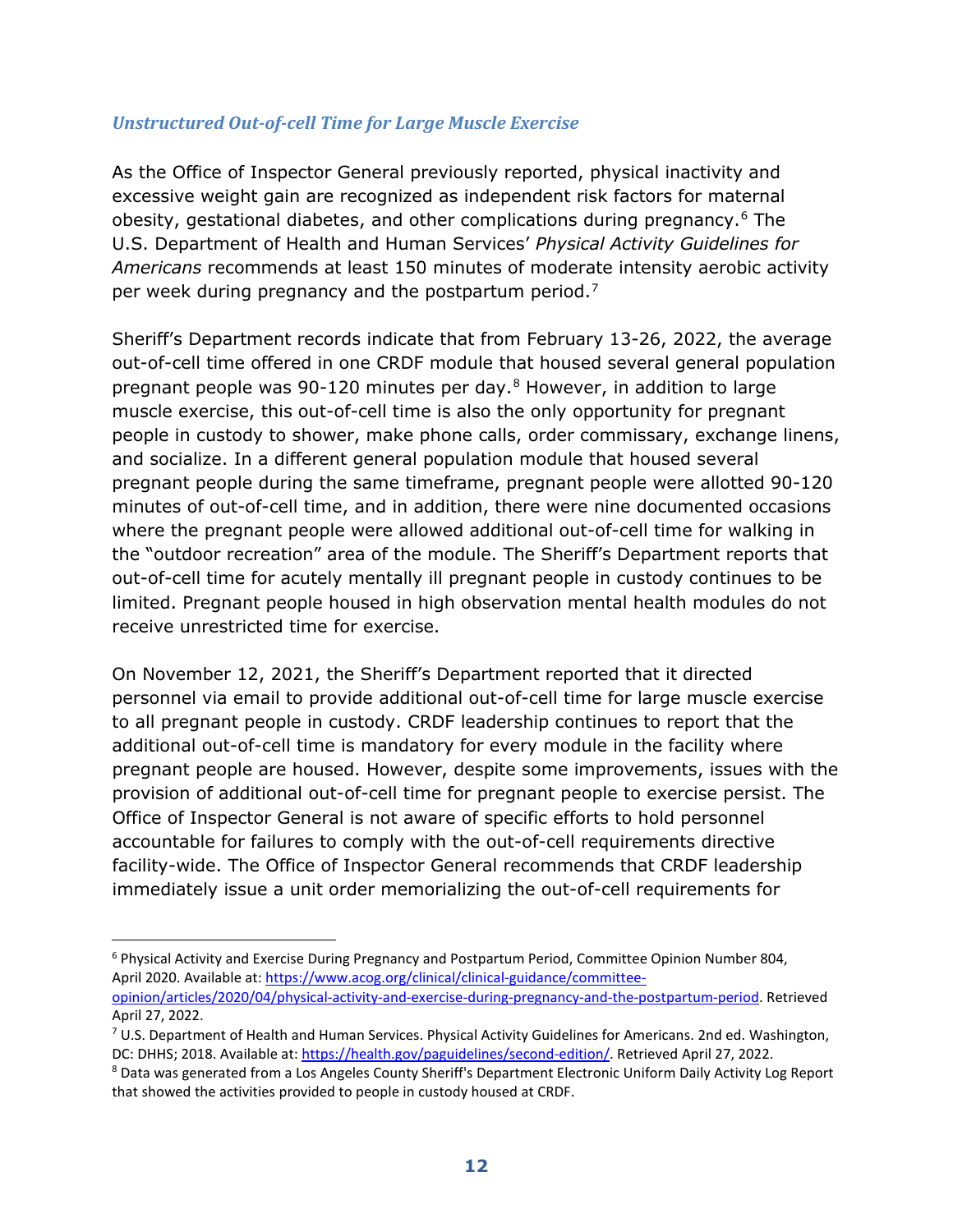pregnant people and to then formalize the directive in the Custody Division Manual section 7-02/010.00 "Pregnant Inmates."

#### <span id="page-14-0"></span>*Access to Programs and Additional Services*

Prior to the COVID-19 pandemic, CRDF offered seven programs designed primarily for pregnant and/or postpartum people in custody. The programs included the Lactation Program, Adults Bonding with Children (ABC) Program, Families & Criminal Justice Miracle Project, Harriet Buhai Center for Family Law, Gender Responsive Rehabilitation Program, Mama's Neighborhood, and Woman's Integrated Services (WISP). As previously reported, the Sheriff's Department notes that only the Lactation Program, Woman's Integrated Services Program (WISP), and a modified version of the ABC Program continue to be offered. To combat the limited provision of services for pregnant people in custody, the Sheriff's Department is working on adding several programs to ensure the needs of pregnant people in custody are met. Some of the programming that is being planned is a meditation yoga group, weekly educational classes that focus on health and wellness during pregnancy and postpartum, and training M.E.R.I.T. Masters<sup>[9](#page-14-1)</sup> to live with and assist pregnant people who require a higher level of mental health care.

Office of Inspector General personnel spoke with the Director of Gender Responsive Services, the Community Transition Unit, the Pregnant Inmate Liaison, and all available pregnant people in custody on March 24, 2022, regarding the need for additional services for pregnant people in custody. Sheriff's Department personnel expressed the need for additional community-based organizations (CBOs) that accept pregnant people but indicated that the barrier to providing additional services is funding. There are several CBOs that require incarcerated pregnant people to receive General Relief<sup>[10](#page-14-2)</sup> from the Department of Public Social Services (DPSS) prior to release from custody in order to be accepted into its communitybased program. The Sheriff's Department reports that DPSS used to provide services to people in custody and would issue General Relief payments to individuals in order to be released to these programs, but this practice stopped in 2020. The Office of Inspector General recommends that the Sheriff's Department and DPSS collaborate to reinstate these services to eligible pregnant people in custody.

The Sheriff's Department reported that in February 2022, it created a dedicated deputy position in the Community Transition Unit to work as a case manager to

<span id="page-14-2"></span><span id="page-14-1"></span><sup>9</sup> M.E.R.I.T. (Maximizing Education Reaching Individual Transformation) Masters is a program designed to help students create and organize goals and objectives that they will need to address their release from custody.  $10$  General Relief (GR) is a County-funded program that provides cash aid to adults without any income or resources who are ineligible for federal or state programs.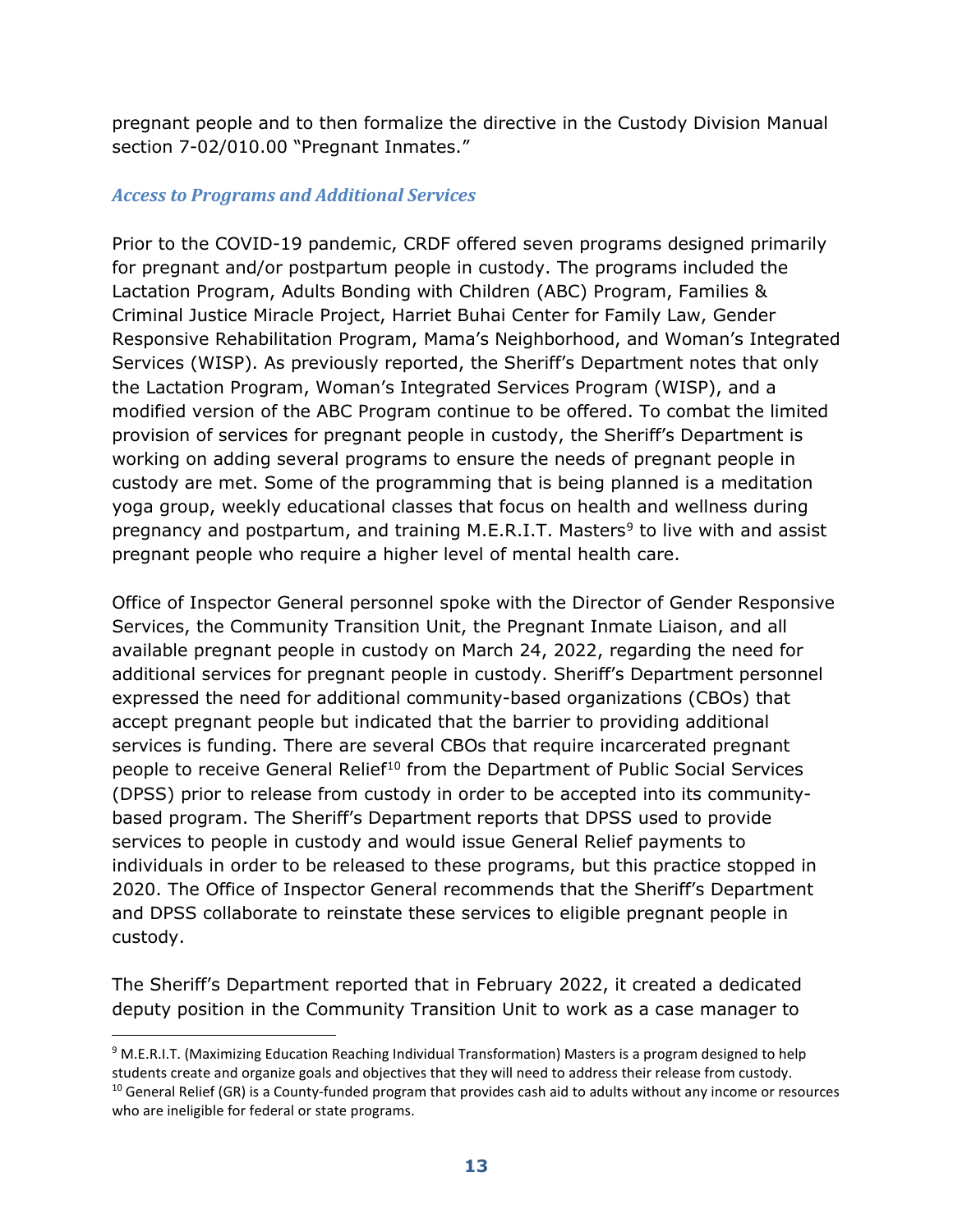track and facilitate services for pregnant people in custody. The case manager meets with each pregnant person, does a needs-assessment, tracks their court case(s) with the goal of expediting releases, provides information and assistance with various services, and works directly with CBOs, the Office of Diversion and Reentry, and Alternatives to Incarceration, when appropriate. The case manager ensures all internal and external needs are met to ensure better outcomes during and after their pregnancy. Pregnant people in custody and Sheriff's Department personnel speak highly of the deputy's case management efforts.

In addition, the Sheriff's Department continues to have a designated Custody Assistant acting as the full-time Pregnant Inmate Liaison (Liaison). Based on review of documentation and discussions with pregnant people in custody, Office of Inspector General personnel verified that the Liaison visits each pregnant person in custody weekly with the goal of ensuring that they receive their prenatal diets and bottled water, designated mattress, and time to exercise. Despite the Liaison's best efforts, lapses in the provision of services have occurred as the Office of Inspector General has previously reported.<sup>[11](#page-15-1)</sup> The Liaison's authority is limited to notifying module personnel or her immediate supervisor when lapses in care or services are reported to her. The Office of Inspector General recommends that the Sheriff's Department provide the Liaison with access to the Electronic Uniform Daily Activity Log to monitor the provision of services within the modules and create an effective mechanism to escalate and resolve issues identified by the Liaison.

The Office of Inspector General recommends that the Sheriff's Department continue its efforts to enhance programming and services for pregnant people in custody, and to ensure that pregnant people in custody receive adequate prenatal development and postpartum education, labor and delivery support services such as Lamaze classes, and legal advocacy for postpartum people with a child or children in the Department of Children and Family Services system. The Office of Inspector General will continue to monitor the provision of care and services as well as conditions of confinement for pregnant people in custody.

# <span id="page-15-0"></span>**Programming Opportunities at Century Regional Detention Facility (CRDF)**

The Office of Inspector General continues to monitor CRDF's efforts to provide meaningful opportunities for people in custody to participate in educational and rehabilitative programming. In the previous quarterly report, the Office of Inspector General reported that a preliminary data analysis<sup>[12](#page-15-2)</sup> suggested that there was

<span id="page-15-1"></span><sup>11</sup> See the Office of Inspector General's report *[Reform and Oversight Efforts -Los Angeles County Sheriff's](https://assets-us-01.kc-usercontent.com/0234f496-d2b7-00b6-17a4-b43e949b70a2/736916ea-786c-4bfd-b073-b7de182ebf6c/Reform%20and%20Oversight%20Efforts%20-Los%20Angeles%20County%20Sheriffs%20Department%20-%20October%20to%20December%202021.pdf) Department - October to December 2021*[.](https://assets-us-01.kc-usercontent.com/0234f496-d2b7-00b6-17a4-b43e949b70a2/736916ea-786c-4bfd-b073-b7de182ebf6c/Reform%20and%20Oversight%20Efforts%20-Los%20Angeles%20County%20Sheriffs%20Department%20-%20October%20to%20December%202021.pdf)<br><sup>12</sup> The data analyzed was provided by CRDF in mid-November and mid-December 2021.

<span id="page-15-2"></span>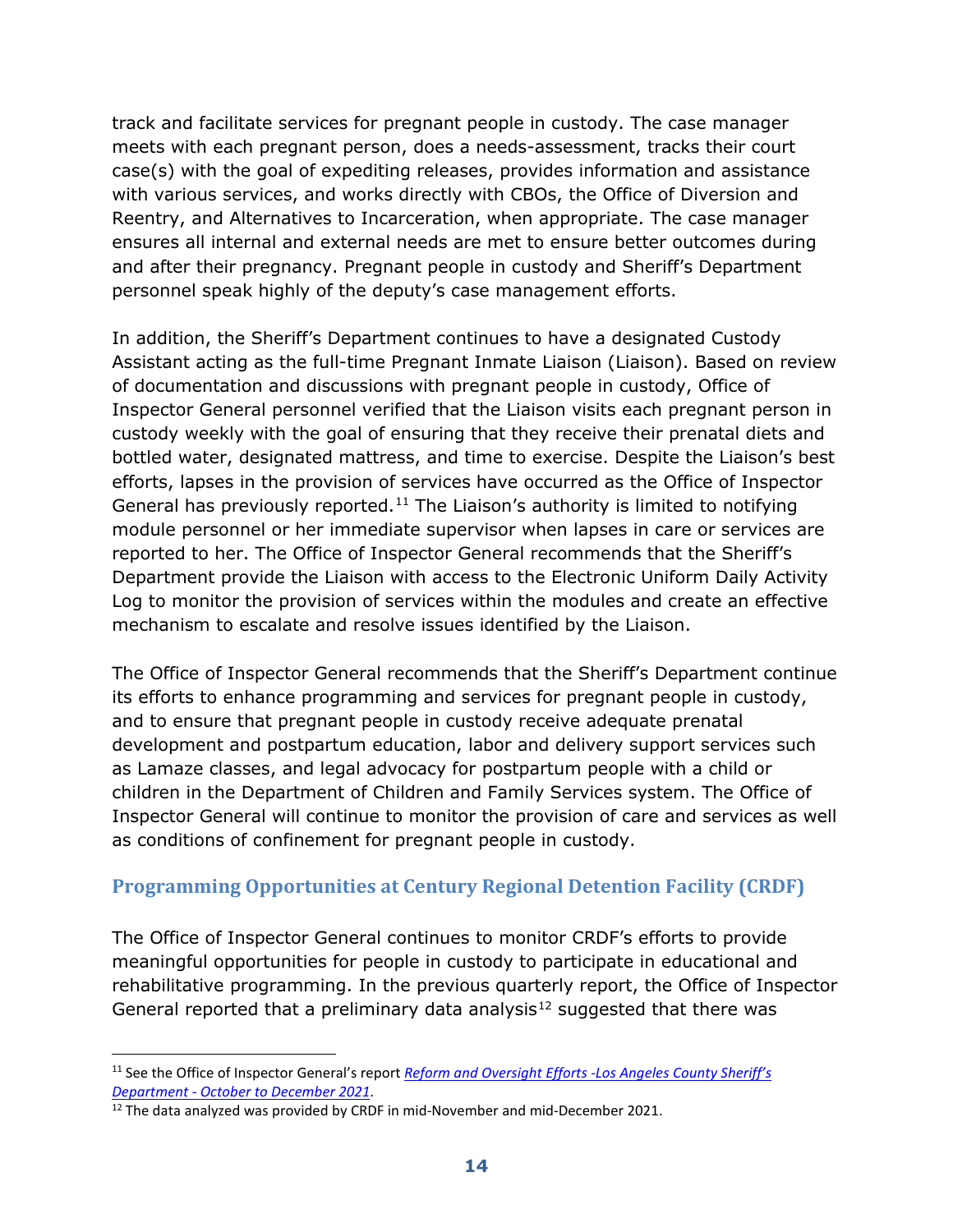inequitable representation of people in custody at CRDF engaged in time creditearning programming based on race/ethnicity. An analysis comparing the percentage of people in custody at CRDF by race/ethnicity and the percentage of people in custody in the programming modules at CRDF by race/ethnicity indicated that:

- White<sup>[13](#page-16-0)</sup> and Hispanic people were overrepresented in credit-earning programming when compared to the CRDF population.
- Black people were underrepresented in credit-earning programming when compared to the CRDF population.
- "Other" races/ethnicities were equally represented in credit-earning programming when compared to the CRDF population.

Although representation in credit-earning programming was verified by the Sheriff's Department, the Office of Inspector General did not report exact percentages in the previous quarterly report. To ensure data integrity, the Office of Inspector General worked with Sheriff's Department staff to confirm that the data the Sheriff's Department generated included all credit-earning programming opportunities offered at CRDF, and to verify that that data counted all people in custody enrolled in credit-earning programming.<sup>[14](#page-16-1)</sup> The Sheriff's Department ascertained that people in custody were able to earn time credit through participating in educational programming opportunities with Education Based Incarceration<sup>[15](#page-16-2)</sup> (EBI), or through securing jail employment offered through the Prisoner Personnel Office (PPO).<sup>[16](#page-16-3)</sup>

Sheriff's Department staff provided the Office of Inspector General data showing people in custody at CRDF by race/ethnicity on March 16, 2022[17](#page-16-4) and people in custody at CRDF engaged in EBI and jail employment by race/ethnicity on March 16, 2022.<sup>18</sup> A percentage comparison indicated that racial/ethnic

<span id="page-16-0"></span><sup>&</sup>lt;sup>13</sup> Race/ethnicity categorizations reflect those utilized by the Sheriff's Department when reporting demographic data.

<span id="page-16-1"></span><sup>&</sup>lt;sup>14</sup> The previous quarterly report counted participation in credit-earning programming at CRDF based on housing locations. Specifically, the previously reported programming data counted people in custody by race/ethnicity housed in five credit-earning programming modules at CRDF, including: three credit earning employment modules, one Start program module, and the sole EBI flagship module.

<span id="page-16-3"></span><span id="page-16-2"></span><sup>&</sup>lt;sup>15</sup>At CRDF, EBI is overseen by Gender Responsive Services (GRS).<br><sup>16</sup> Where eligibility to engage in credit-earning programming was not determined solely by the Department, it was not included in the analysis. For example, the previous quarterly report analysis included people in custody at CRDF who were enrolled in the START Program. Although START Program participants earn time credits, START Program enrollment is determined by Department of Health Services (DHS) and Correctional Health Services (CHS), not the Sheriff's Department. In addition, people in custody with Court Orders are prioritized for enrollment into the START Program, limiting selection of participants.

<span id="page-16-5"></span><span id="page-16-4"></span><sup>&</sup>lt;sup>17</sup> On this date, there were 1,345 people in custody at CRDF.<br><sup>18</sup> On this date, there were 165 EBI participants and 113 people in custody employed as Inmate Workers.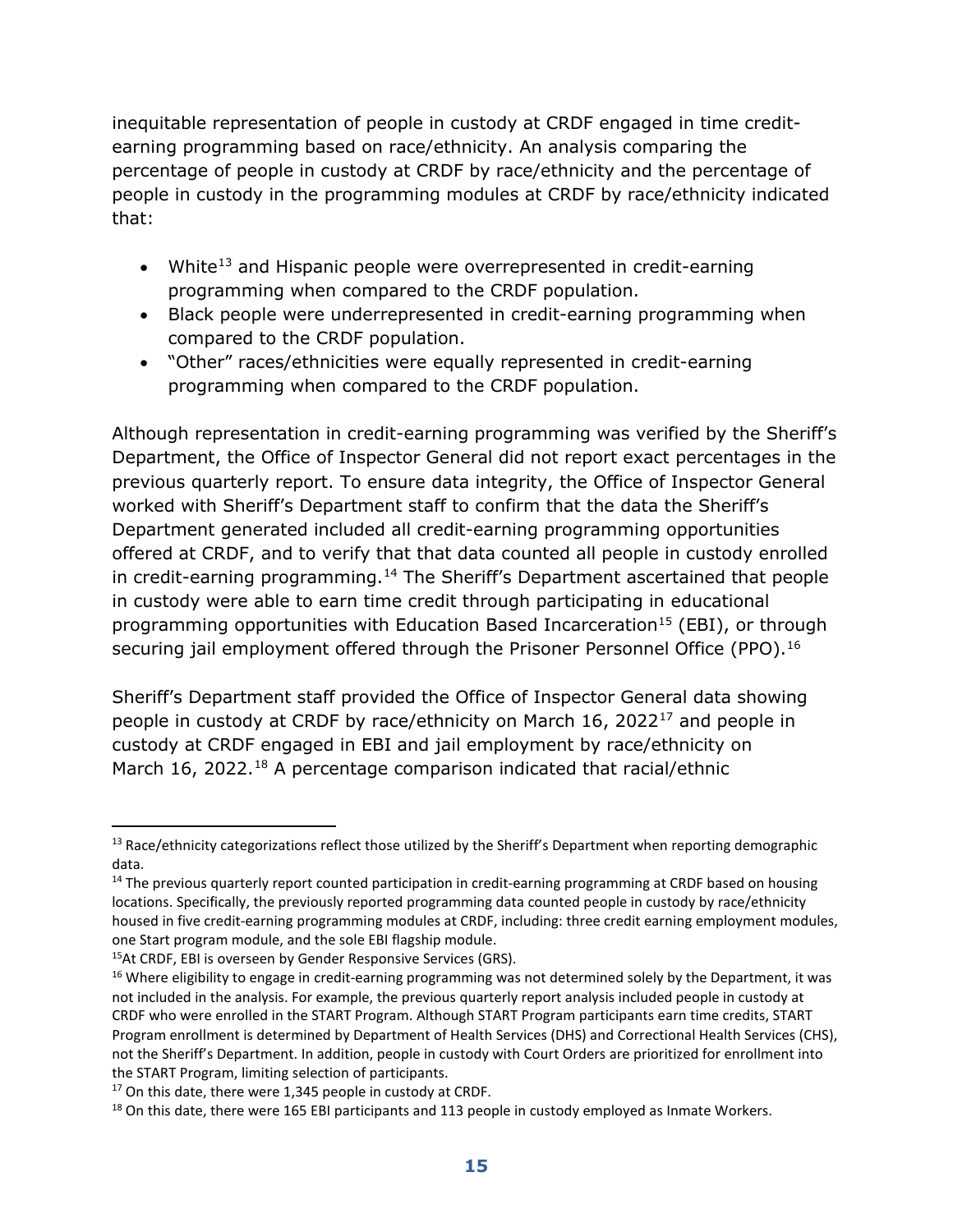representation in EBI on this date was nearly equitable to that of CRDF. Specifically, the data showed:

- Approximately 18% of EBI participants were White,  $19$  compared to approximately 17% of the CRDF population.
- Approximately 32% of EBI participants were Black, compared to approximately 30% of the CRDF population.
- Approximately 45% of EBI participants were Hispanic, compared to approximately 48% of the CRDF population.
- Approximately 5% of EBI participants were "Other" race/ethnicity, compared to approximately 5% of the CRDF population.

Conversely, a percentage comparison of people in custody engaged in jail employment indicated there was inequitable representation based on race/ethnicity. Specifically, the data showed:

- Approximately 17% of Inmate Workers were White, compared to approximately 17% of the CRDF population.
- Approximately 8% of Inmate Workers were Black, compared to approximately 30% of the CRDF population.
- Approximately 73% of Inmate Workers were Hispanic, compared to approximately 48% of the CRDF population.
- Approximately 2% of Inmate Workers were "Other" race/ethnicity, compared to approximately 5% of the CRDF population.

<span id="page-17-0"></span><sup>&</sup>lt;sup>19</sup> Race/ethnicity categorizations reflect those utilized by the Sheriff's Department when reporting demographic data.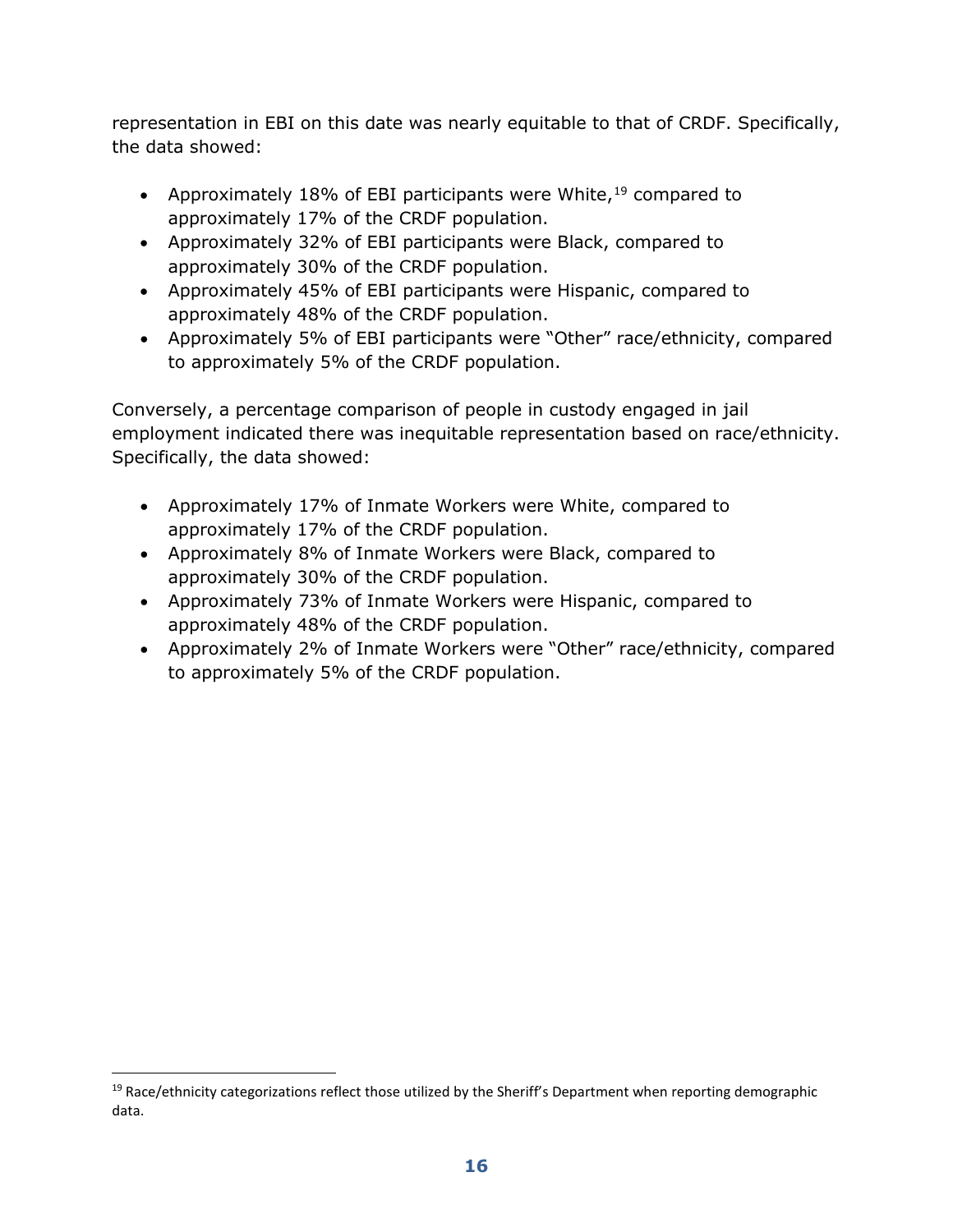

This data represents engagement in EBI and jail employment at a single point in time, and alone does not suggest that disproportionate racial/ethnic representation in credit-earning programming opportunities has been a pervasive issue at CRDF. Similarly, there are other potential explanations for disproportionate racial/ethnic representations in CRDF programming, including institutional behavior and security classification, criminal charges, interest in or knowledge of programming opportunities, custody classifications, and COVID-19 related capacity issues.

However, the racial and ethnic equity that appears to have been achieved in EBI may be attributed to the substantial efforts made by Gender Responsive Services (GRS) to increase recruitment efforts throughout CRDF. Notably, the Director of GRS reports that the Sheriff's Department had staff and M.E.R.I.T. Masters go into CRDF modules to speak with people in custody about educational opportunities, conducting and rotating classes in different modules to increase exposure to EBI throughout the facility, and creating new class offerings and activities.<sup>[20](#page-18-0)</sup> While these efforts appear to have increased participation in EBI at CRDF, GRS staff is also planning to have current EBI students create new educational recruitment posters

<span id="page-18-0"></span>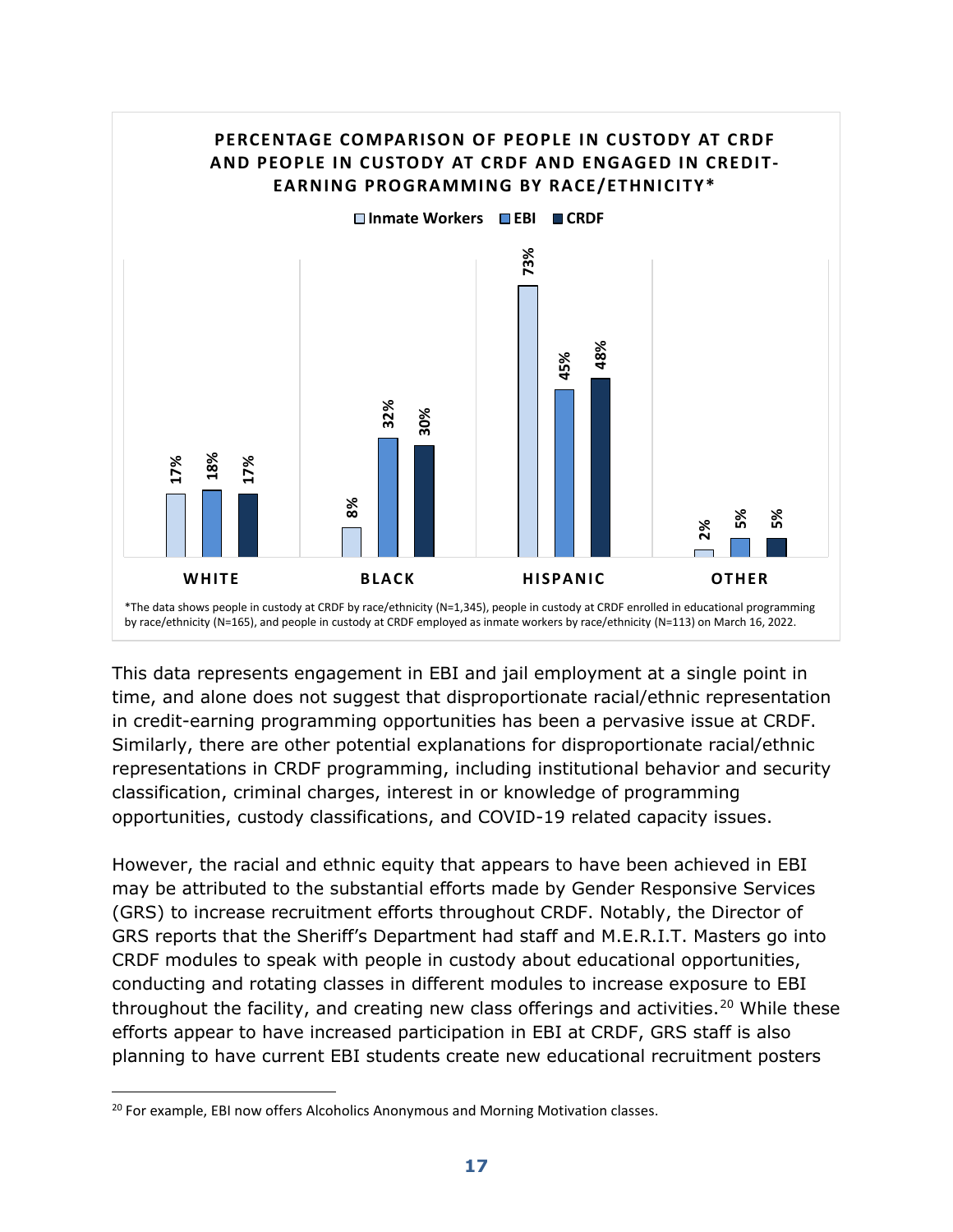for prospective students, revive a formal orientation to inform people arriving into custody of educational opportunities, and open a dedicated school module.

Unfortunately, it does not appear that the PPO has made adequate efforts to address racial/ethnic disparity for people in custody engaged in jail employment since it was brought to their attention in the previous quarterly report.<sup>[21](#page-19-1)</sup> However, the Sheriff's Department reports that it intends to analyze the process by which people in custody secure jail employment to identify potential causes of racial/ethnic disparity.

Presently, as people in custody are entering CRDF, the Population Management Bureau (PMB) conducts a pre-screening<sup>22</sup> to determine eligibility for jail employment. The Sheriff's Department reports that when a person in custody qualifies for jail employment, every effort is made to transfer them to a working module prior to being housed in general population. However, recognizing inequitable racial/ethnic representation in credit-earning jail employment, the Sheriff's Department stated that it will begin collecting data to identify barriers that may prevent people in custody from being able to secure credit-earning jail employment. Moreover, because CRDF does not generally house people charged with low-level offenses, the Sheriff's Department reported that it will re-evaluate selection criteria that the PPO uses to determine eligibility for jail employment.<sup>[23](#page-19-3)</sup>

The Office of Inspector General will continue to work with CRDF and GRS leadership to monitor programming opportunities at CRDF. The Office of Inspector General will provide additional analysis on these and other Sheriff's Department efforts in its future quarterly reports.

# <span id="page-19-0"></span>**In-Custody Deaths**

Between January 1, 2022, and March 31, 2022, 11 individuals died while in the care and custody of the Sheriff's Department. Of these 11 decedents, one died at Men's Central Jail (MCJ), one died at Twin Towers Correctional Facility (TTCF), one died at Lakewood Station Jail, and eight died in hospitals to which they had been transported.

<span id="page-19-1"></span><sup>21</sup> See the Office of Inspector General's report *[Reform and Oversight Efforts -Los Angeles County Sheriff's](https://assets-us-01.kc-usercontent.com/0234f496-d2b7-00b6-17a4-b43e949b70a2/736916ea-786c-4bfd-b073-b7de182ebf6c/Reform%20and%20Oversight%20Efforts%20-Los%20Angeles%20County%20Sheriffs%20Department%20-%20October%20to%20December%202021.pdf) Department - October to December 2021*[.](https://assets-us-01.kc-usercontent.com/0234f496-d2b7-00b6-17a4-b43e949b70a2/736916ea-786c-4bfd-b073-b7de182ebf6c/Reform%20and%20Oversight%20Efforts%20-Los%20Angeles%20County%20Sheriffs%20Department%20-%20October%20to%20December%202021.pdf) 22 The pre-screening involves reviewing each person in custody's security level, charges, Consolidated Criminal

<span id="page-19-2"></span>History Report, and previous discipline history.

<span id="page-19-3"></span> $^{23}$  The Department conducted an initial analysis of people in custody at CRDF by criminal charge which suggested that criminal charges that render people in custody ineligible for participation in credit-earning programming opportunities may drive inequity in credit-earning programming opportunities.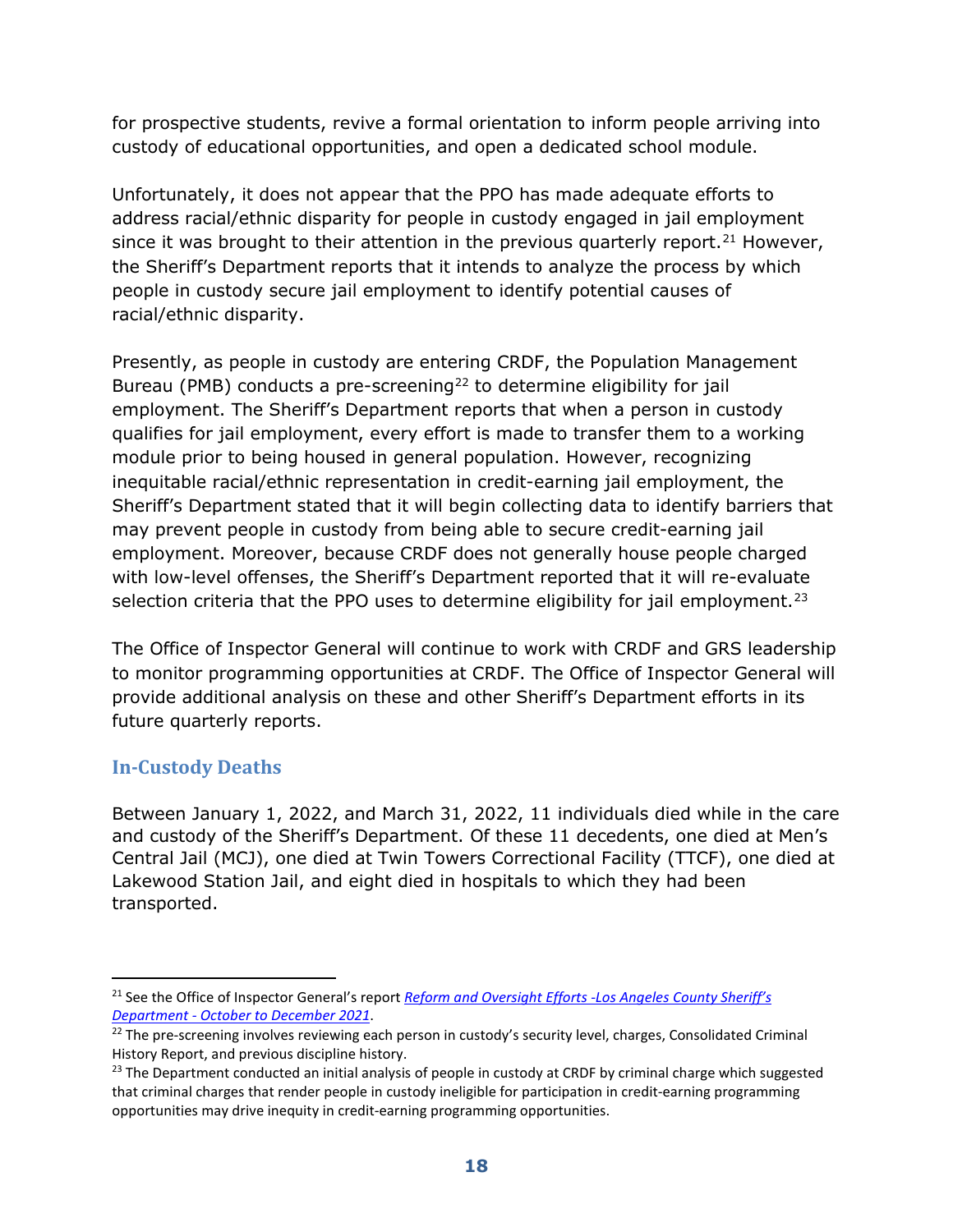Office of Inspector General staff attended the Custody Services Division (CSD) Administrative Death Reviews for each of the 11 in-custody deaths.

The following summaries, arranged in chronological order, provide brief descriptions of each in-custody death:

On January 16, 2022, an individual died at Los Angeles County+University of Southern California Medical Center (LAC+USC) after being transported from MCJ on January 8, 2022, for a higher level of care.

On January 18, 2022, an individual died at LAC+USC after being transported from TTCF on January 11, 2022, for a higher level of care.

On January 27, 2022, an individual died at Kindred Hospital Baldwin Park after being transported from MCJ on September 1, 2021, for a higher level of care.

On February 4, 2022, an individual died at LAC+USC after being transported from TTCF on February 3, 2022, for a higher level of care.

On February 6, 2022, an individual at MCJ was reportedly found unresponsive. Emergency aid was rendered, paramedics responded and provided aid, but the individual was pronounced dead at the scene.

On February 7, 2022, an individual at TTCF had a health emergency. Emergency aid was rendered, paramedics responded and provided aid, but the individual was pronounced dead at the scene.

On February 8, 2022, an individual died at LAC+USC after being transported from TTCF on February 7, 2022, for a higher level of care.

On February 23, 2022, an individual died at LAC+USC after being transported from TTCF on February 13, 2022, for a higher level of care.

On March 1, 2022, an individual died at LAC+USC after being transported from TTCF on January 31, 2022, for a higher level of care.

On March 18, 2022, an individual died at Lakewood Station Jail after being found unresponsive. Emergency aid was rendered, paramedics responded and provided aid, but the individual was pronounced dead at the scene.

On March 27, 2022, an individual at TTCF was reportedly discovered unresponsive when custody personnel were distributing breakfast. Emergency aid was rendered, paramedics responded and provided aid, but the individual was pronounced dead at the scene.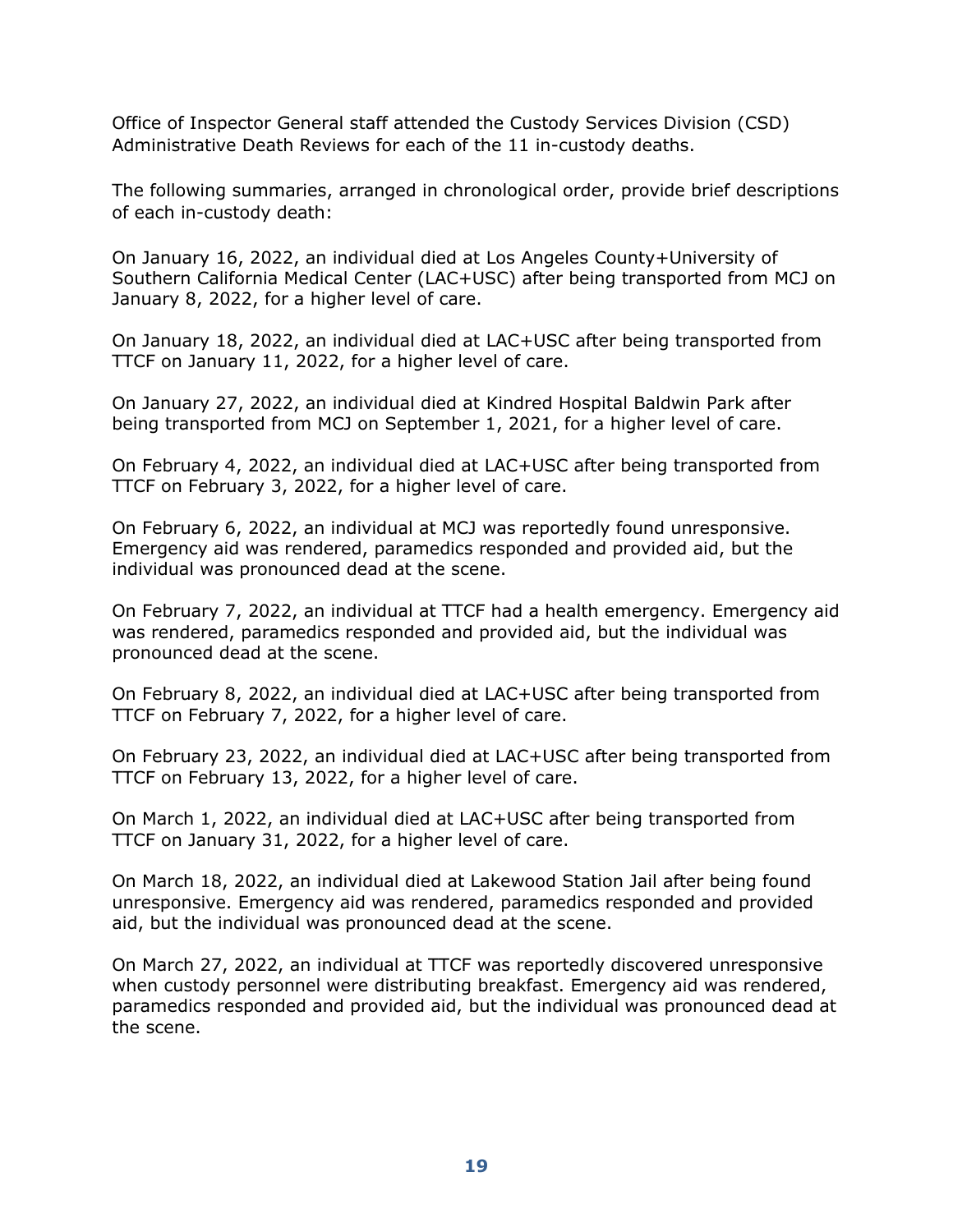#### <span id="page-21-0"></span>**Other Deaths**

Between January 1, 2022, and March 31, 2022, one individual died under circumstances which do not fit within the current categorical definition of an incustody death but was under the care and custody of the Sheriff's Department when the condition which resulted in the persons death occurred.

On January 19, 2022, deputies from Temple Patrol Station responded to a call for service and subsequently detained a person at the location of the call. As deputies attempted to detain another person, the individual entered a vehicle and struck the patrol vehicle, killing the detained person and injuring a deputy.

#### <span id="page-21-1"></span>**Office of Inspector General Site Visits**

The Office of Inspector General normally conducts site visits and inspections at Sheriff's Department custodial facilities to identify matters requiring attention. In the first quarter of 2022, Office of Inspector General personnel completed 55 site visits to the Inmate Reception Center (IRC), CRDF, MCJ, and TTCF. Office of Inspector General staff have been monitoring the Sheriff's Department's and CHS' response to the COVID-19 pandemic and following up on concerns raised by the public. As part of the Office of Inspector General's jail monitoring, Office of Inspector General staff attended 181 CSD executive and administrative meetings and met with division executives for 174 monitoring hours related to COVID-19, uses of force, in-custody deaths, as well as general conditions of confinement.

#### <span id="page-21-2"></span>**Taser Use in Custody**

The Office of Inspector General compiled the number of times the Sheriff's Department has employed a Taser in custodial settings from January 2018, through March 2022. The numbers below were gathered from the Sheriff's Department's *Monthly Force Synopsis*, which the Sheriff's Department produces and provides to the Office of Inspector General each month.<sup>[24](#page-21-3)</sup>

| <b>Month</b>  | <b>Number of Times a Taser was</b><br><b>Employed</b> |
|---------------|-------------------------------------------------------|
| January 2018  |                                                       |
| February 2018 |                                                       |
| March 2018    |                                                       |
| April 2018    |                                                       |

<span id="page-21-3"></span><sup>&</sup>lt;sup>24</sup> The Office of Inspector General is not opining on whether the use of the Taser in each of these incidents was permissible under the Sheriff's Department's policies and/or if the Taser was employed lawfully.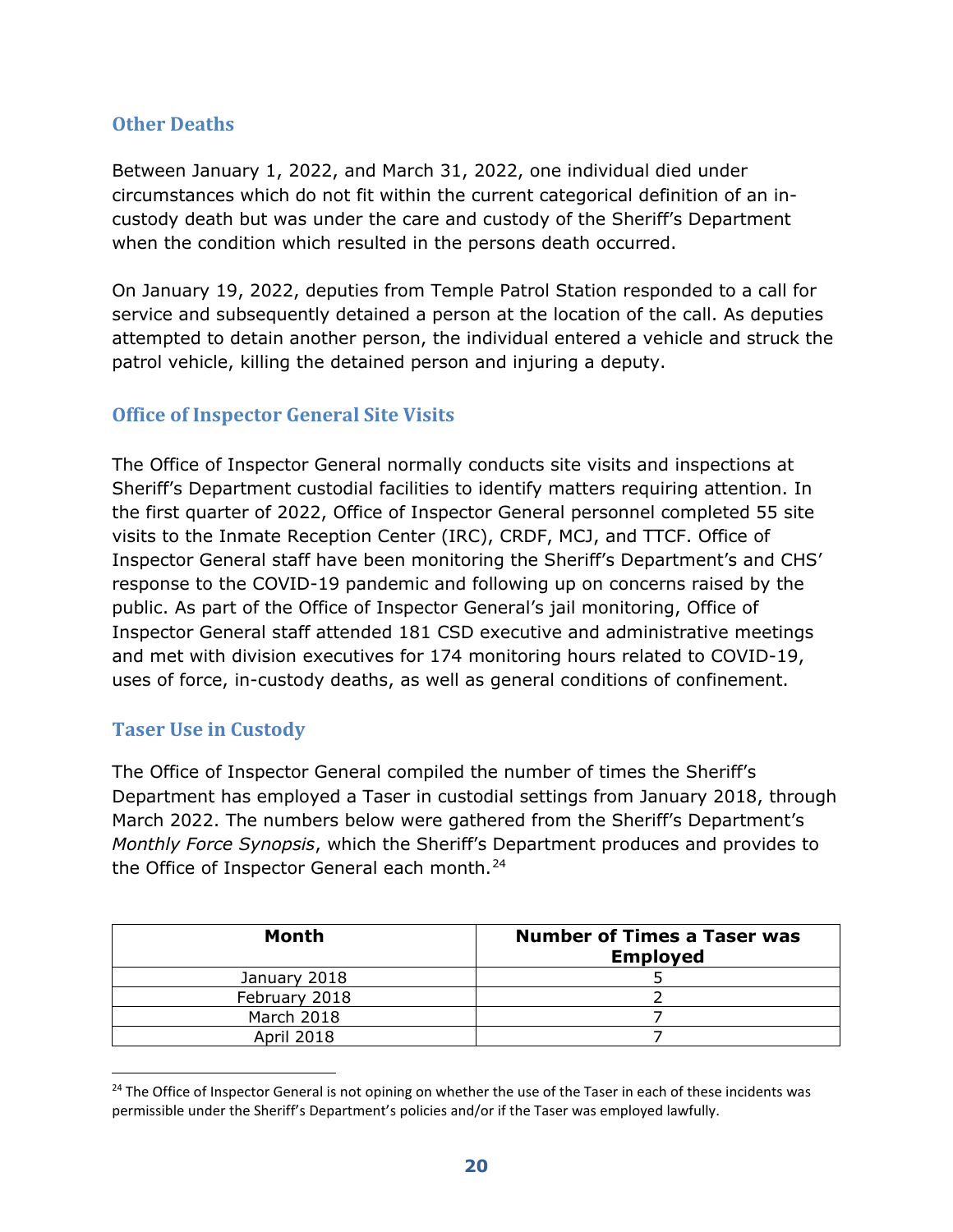| <b>Month</b>     | <b>Number of Times a Taser was</b> |
|------------------|------------------------------------|
|                  | <b>Employed</b>                    |
| May 2018         | 0                                  |
| June 2018        | 4                                  |
| <b>July 2018</b> | $\overline{6}$                     |
| August 2018      | 7                                  |
| September 2018   | $\overline{3}$                     |
| October 2018     | $\overline{5}$                     |
| November 2018    | $\overline{3}$                     |
| December 2018    | $\mathbf{1}$                       |
| January 2019     | 9                                  |
| February 2019    | 9                                  |
| March 2019       | $\overline{5}$                     |
| April 2019       | 4                                  |
| May 2019         | $\mathbf 1$                        |
| June 2019        | $\overline{2}$                     |
| <b>July 2019</b> | 6                                  |
| August 2019      | 9                                  |
| September 2019   | 6                                  |
| October 2019     | 3                                  |
| November 2019    | 6                                  |
| December 2019    | 5                                  |
| January 2020     | 5                                  |
| February 2020    | $\overline{3}$                     |
| March 2020       | $\overline{3}$                     |
| April 2020       | $\overline{4}$                     |
| May 2020         | $\overline{3}$                     |
| June 2020        | $\overline{5}$                     |
| <b>July 2020</b> | $\mathbf{1}$                       |
| August 2020      | 3                                  |
| September 2020   | 4                                  |
| October 2020     | 3                                  |
| November 2020    | $\overline{3}$                     |
| December 2020    | $\overline{6}$                     |
| January 2021     | $\overline{4}$                     |
| February 2021    | 8                                  |
| March 2021       | $\overline{3}$                     |
| April 2021       | $\overline{5}$                     |
| May 2021         | $\overline{3}$                     |
| June 2021        | 11                                 |
| July 2021        | 5                                  |
| August 2021      | $\overline{4}$                     |
| September 2021   | $\frac{3}{6}$                      |
| October 2021     |                                    |
| November 2021    | $\overline{3}$                     |
| December 2021    | $\overline{\mathbf{4}}$            |
| January 2022     | $\overline{2}$                     |
| February 2022    | $\overline{\mathbf{3}}$            |
| March 2022       | 6                                  |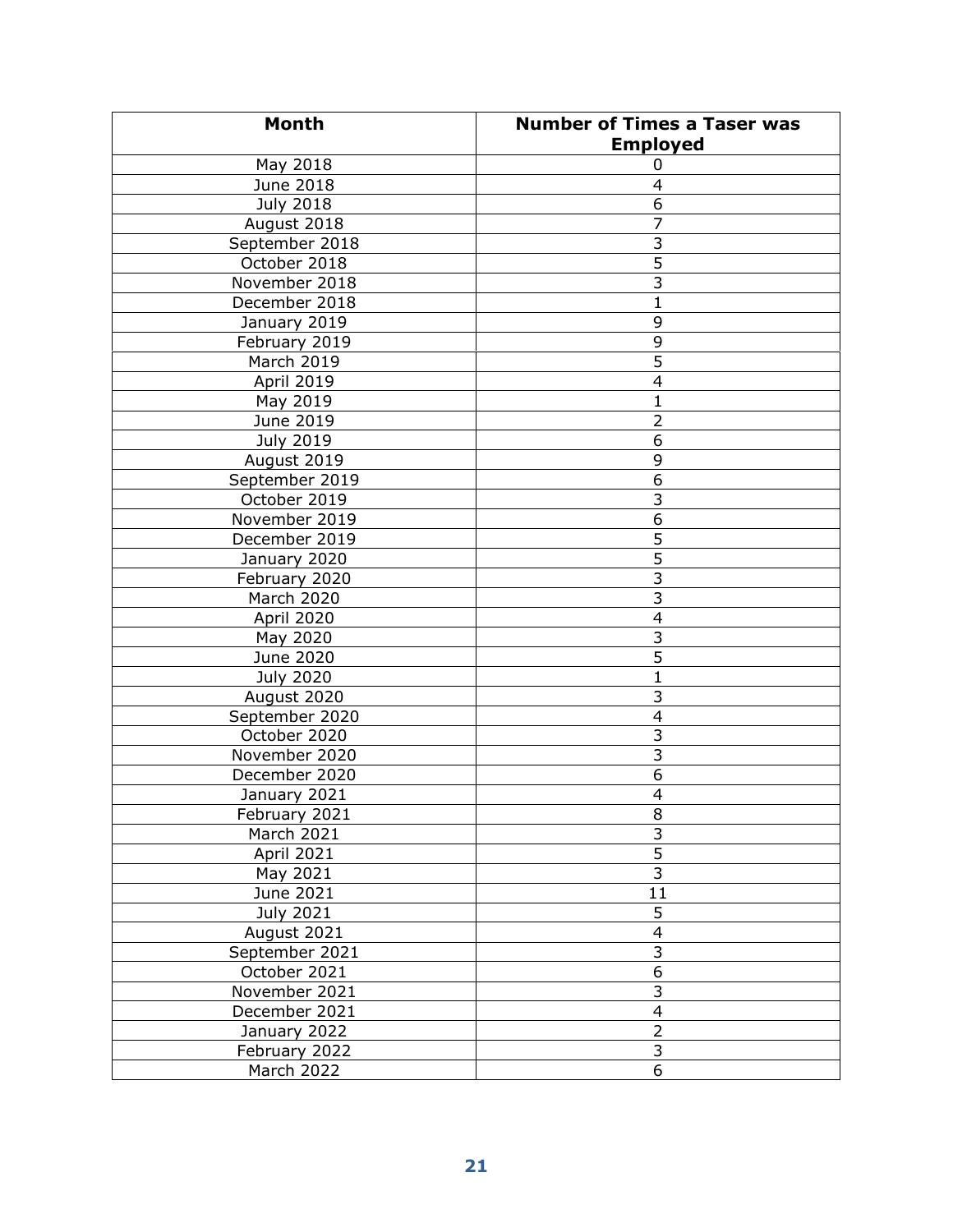# <span id="page-23-0"></span>**Use-of-Force Incidents in Custody**

The Office of Inspector General monitors the Sheriff's Department's use of force incidents, institutional violence<sup>[25](#page-23-1)</sup>, and assaults on Sheriff's Department or CHS personnel by people in custody. The Sheriff's Department reports the following numbers for the uses of force and assaultive conduct within its CSD (the Sheriff's Department is still verifying the accuracy of the reporting of incidents that occurred subsequent to December 31, 2021):

| 1st Quarter of 2018                | 546 |
|------------------------------------|-----|
| 2 <sup>nd</sup> Quarter of 2018    | 592 |
| 3rd Quarter of 2018                | 530 |
| 4 <sup>th</sup> Quarter of 2018    | 452 |
| 1st Quarter of 2019                | 501 |
| 2 <sup>nd</sup> Quarter of 2019    | 478 |
| 3rd Quarter of 2019                | 525 |
| 4 <sup>th</sup> Quarter of 2019    | 431 |
| 1st Quarter of 2020                | 386 |
| 2 <sup>nd</sup> Quarter of 2020    | 274 |
| 3rd Quarter of 2020                | 333 |
| 4 <sup>th</sup><br>Quarter of 2020 | 390 |
| 1st Quarter of 2021                | 373 |
| 2 <sup>nd</sup> Quarter of 2021    | 430 |
| 3rd Quarter of 2021                | 450 |

Use of Force Incidents:

Assaults on Personnel:

| 1 <sup>st</sup> Quarter of 2018 | 144 |
|---------------------------------|-----|
| 2 <sup>nd</sup> Quarter of 2018 | 173 |
| 3rd Quarter of 2018             | 131 |
| 4 <sup>th</sup> Quarter of 2018 | 115 |
| 1st Quarter of 2019             | 122 |
| 2 <sup>nd</sup> Quarter of 2019 | 132 |
| 3rd Quarter or 2019             | 164 |
| 4 <sup>th</sup> Quarter of 2019 | 136 |
| 1st Quarter of 2020             | 131 |
| 2 <sup>nd</sup> Quarter of 2020 | 91  |
| 3rd Quarter of 2020             | 111 |
| 4 <sup>th</sup> Quarter of 2020 | 140 |
|                                 |     |

<span id="page-23-1"></span> $25$  Institutional violence is defined as assaultive conduct by a person in custody upon another person in custody.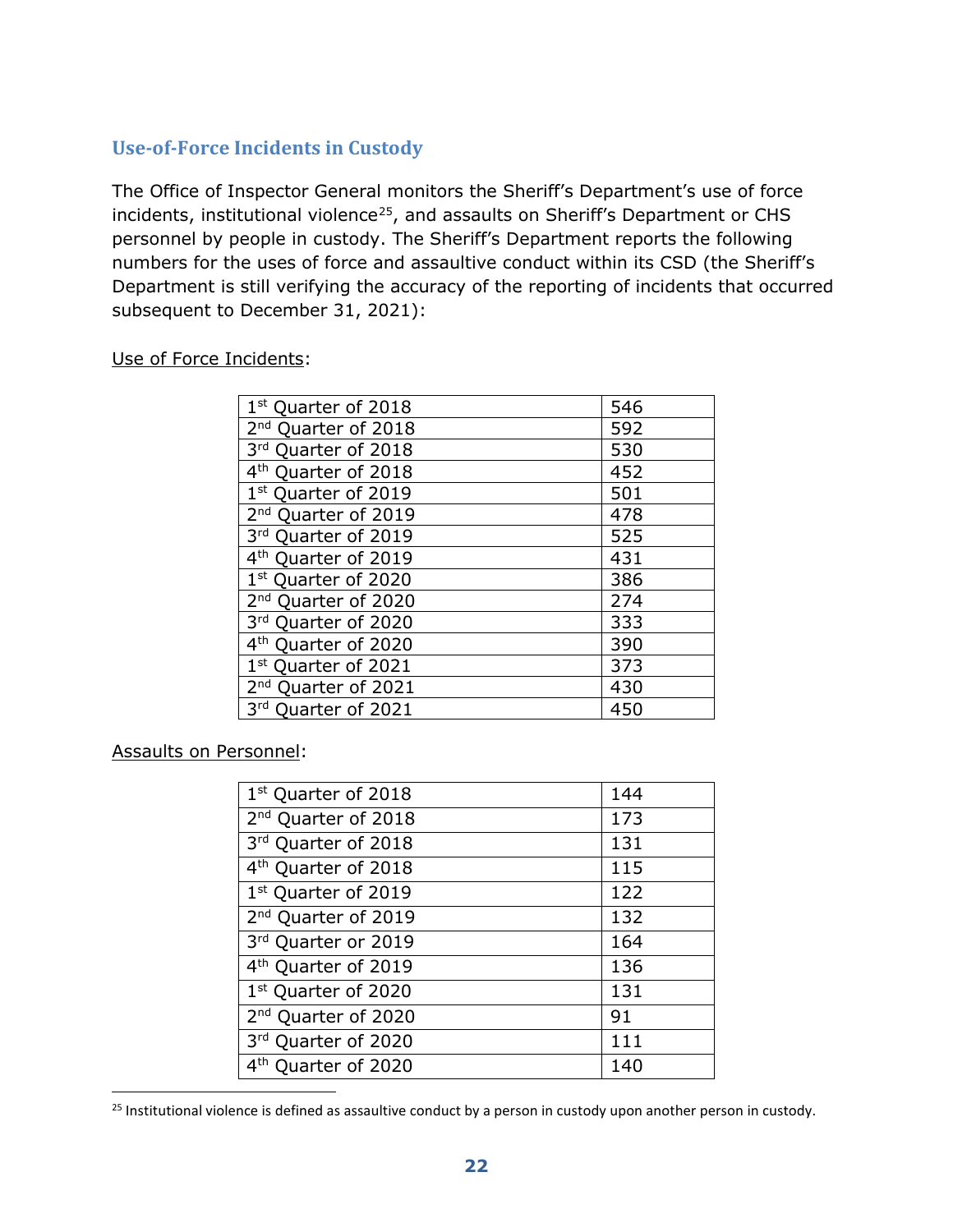| 1 <sup>st</sup> Quarter of 2021 | 143 |
|---------------------------------|-----|
| 2 <sup>nd</sup> Quarter of 2021 | 145 |
| 3rd Quarter of 2021             | 153 |

Incidents of Institutional Violence:

| 1 <sup>st</sup> Quarter of 2018 | 871 |
|---------------------------------|-----|
| 2 <sup>nd</sup> Quarter of 2018 | 905 |
| 3rd Quarter of 2018             | 988 |
| 4 <sup>th</sup> Quarter of 2018 | 881 |
| 1 <sup>st</sup> Quarter of 2019 | 769 |
| 2 <sup>nd</sup> Quarter of 2019 | 794 |
| 3rd Quarter of 2019             | 858 |
| 4 <sup>th</sup> Quarter of 2019 | 709 |
| 1 <sup>st</sup> Quarter of 2020 | 717 |
| 2 <sup>nd</sup> Quarter of 2020 | 496 |
| 3rd Quarter of 2020             | 560 |
| 4 <sup>th</sup> Quarter of 2020 | 753 |
| 1st Quarter of 2021             | 745 |
| 2 <sup>nd</sup> Quarter of 2021 | 698 |
| 3rd Quarter of 2021             | 746 |

# <span id="page-24-0"></span>**HANDLING OF GRIEVANCES AND COMMENTS**

### <span id="page-24-1"></span>**Office of Inspector General Handling of Comments Regarding Sheriff's Department Operations and Jails**

The OIG received sixty-eight new complaints in the first quarter of 2022 from members of the public, prisoners, prisoners' family members and friends, community organizations and County agencies. Each complaint was reviewed by OIG staff. Thirty-six of these complaints were related to conditions of confinement within the Department's custody facilities, as shown below:

| <b>Complaint/ Incident Classification</b> | Totals |
|-------------------------------------------|--------|
|                                           |        |
| Personnel Issue                           |        |
| Medical                                   |        |
| Food                                      |        |
| <b>Living Condition</b>                   |        |
| Showers                                   |        |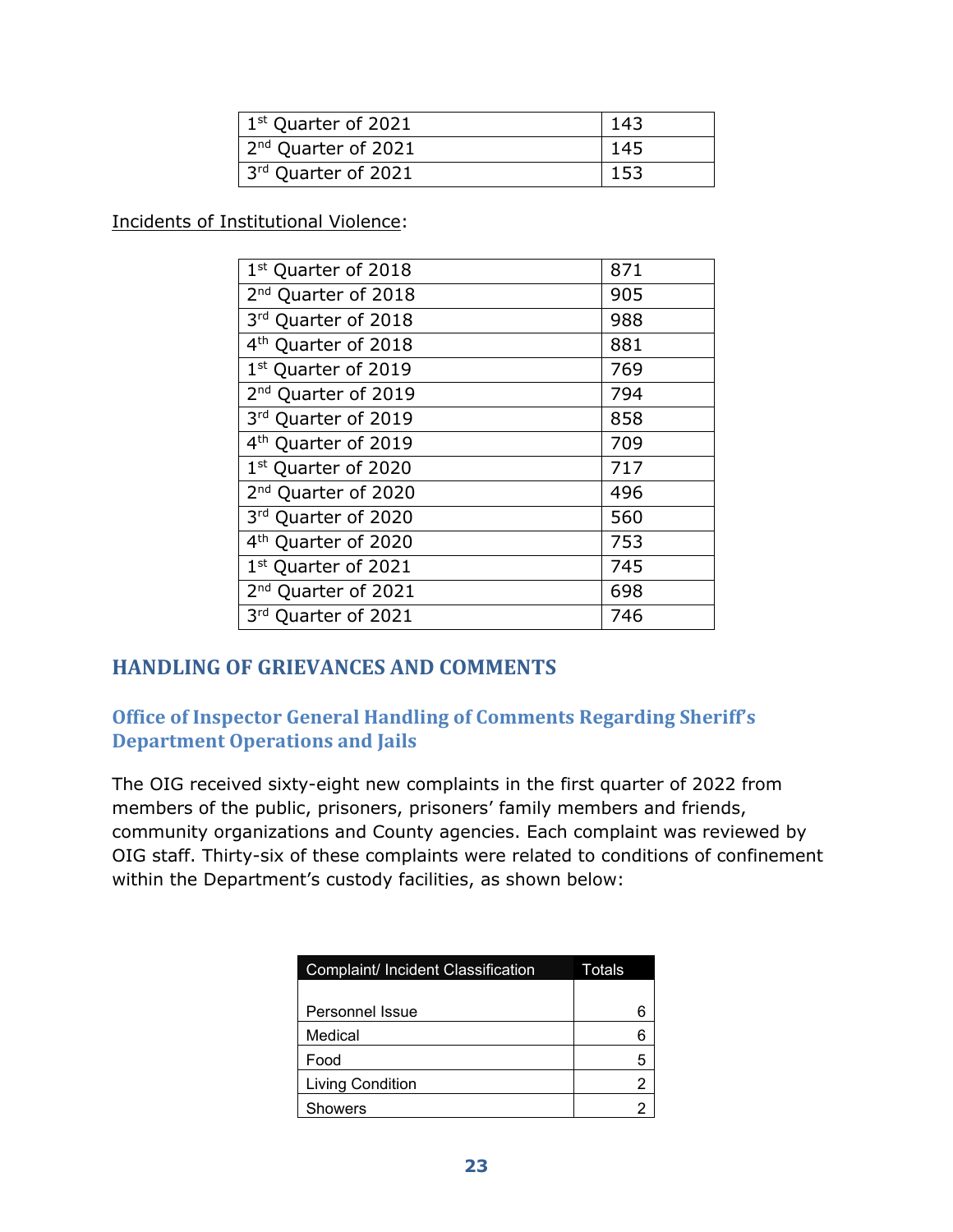| Classification |  |
|----------------|--|
| Mental         |  |
| Property       |  |
| Mail           |  |
| Visiting       |  |
| Other          |  |
| <b>Total</b>   |  |

Twenty-six complaints were related to civilian contacts with Department personnel by persons who were not in custody.

| Complaint/ Incident Classification | Totals |
|------------------------------------|--------|
| Personnel                          |        |
| Improper Search, Detention, Arrest | 5      |
| <b>Improper Tactics</b>            | 3      |
| Discourtesy                        | 3      |
| Force                              | 2      |
| Discrimination                     |        |
| Harassment                         |        |
| Neglect of Duty                    |        |
| <b>Operation of Vehicles</b>       |        |
| <b>Service</b>                     |        |
| <b>Policy Procedures</b>           | 3      |
| Response Time                      | 3      |
| Traffic Citation                   |        |
| Other                              | 2      |
| Total                              | 26     |

Six complaints were not about the Department or Department personnel and were referred to the appropriate agency or the complainant was directed to seek legal advice.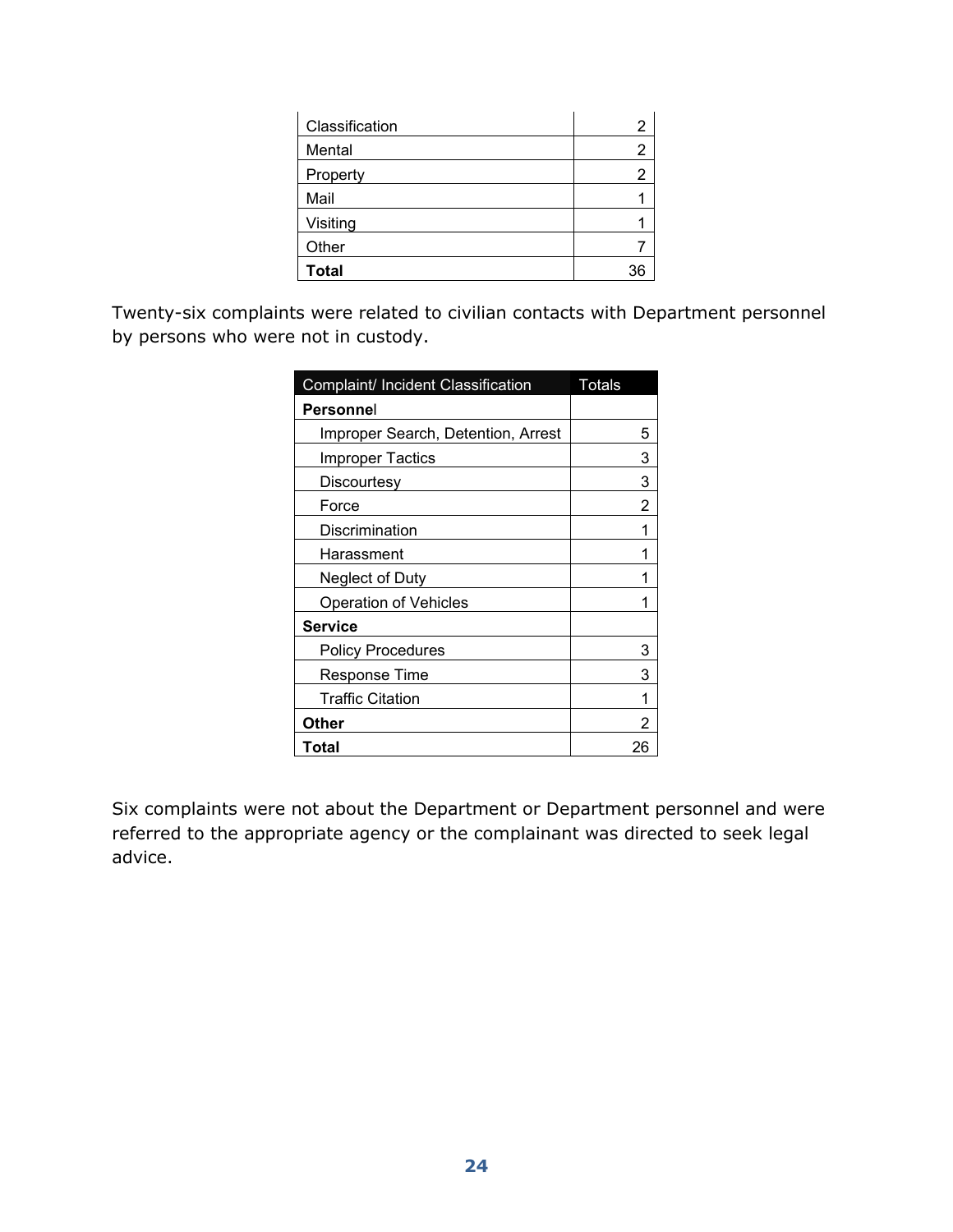# <span id="page-26-0"></span>**Handling of Grievances Filed by People in Custody**

The Sheriff's Department has not fully implemented the use of tablet computers (tablets) in its jail facilities to capture information related to requests, and eventually grievances, filed by people in custody. Currently, there are a total of 165 installed iPads. There are 31 iPads at CRDF, 49 iPads at MCJ, and 85 iPads at TTCF. The Sheriff's Department reports that people in custody have accessed the iPads to obtain information on 89,383 occasions between January 1, 2022, and March 31, 2022. The Office of Inspector General continues to recommend that the Sheriff's Department pursue full implementation of tablets throughout the CSD.

As reported in the Office of Inspector General's January 2018 *Reform and Oversight Efforts: Los Angeles County Sheriff's Department* report, the Sheriff's Department implemented a policy restricting the filing of duplicate and excessive grievances filed by people in custody.<sup>[26](#page-26-2)</sup> The Sheriff's Department reports that between January 1, 2022, and March 31, 2022, three people in custody were restricted from filing 13 grievances under this policy. The Office of Inspector General continues to raise concerns about the quality of grievance investigations and responses, which likely increases duplication and may prevent individuals from receiving adequate care while in Sheriff's Department custody.

# <span id="page-26-1"></span>**Sheriff's Department's Service Comment Reports**

Under Sheriff's Department policies, the Sheriff's Department accepts and reviews comments from members of the public about departmental service or employee performance.<sup>[27](#page-26-3)</sup> The Sheriff's Department categorizes these comments into three categories:

- External Commendation: an external communication of appreciation for and/or approval of service provided by the Sheriff's Department members;
- Service Complaint: an external communication of dissatisfaction with the Sheriff's Department service, procedure or practice, not involving employee misconduct; and
- Personnel Complaint: an external allegation of misconduct, either a violation of law or Sheriff's Department policy, against any member of the Sheriff's Department.<sup>[28](#page-26-4)</sup>

<span id="page-26-2"></span><sup>26</sup> *See* [Los Angeles County Sheriff's Department,](http://pars.lasd.org/Viewer/Manuals/14249/Content/13670) *Custody Division Manual*, 8-04/050.00, Duplicate or Excessive [Filings of Grievances and Appeals, and Restrictions of Filing Privileges.](http://pars.lasd.org/Viewer/Manuals/14249/Content/13670)

<span id="page-26-3"></span><sup>27</sup> *See* [Los Angeles County Sheriff's Department,](http://pars.lasd.org/Viewer/Manuals/10008/Content/10837) *Manual of Policy and Procedures*, 3-04/010.00, "Department [Service Reviews."](http://pars.lasd.org/Viewer/Manuals/10008/Content/10837)

<span id="page-26-4"></span> $^{28}$  It is possible for an employee to get a Service Complaint and Personnel Complaint based on the same incident in question.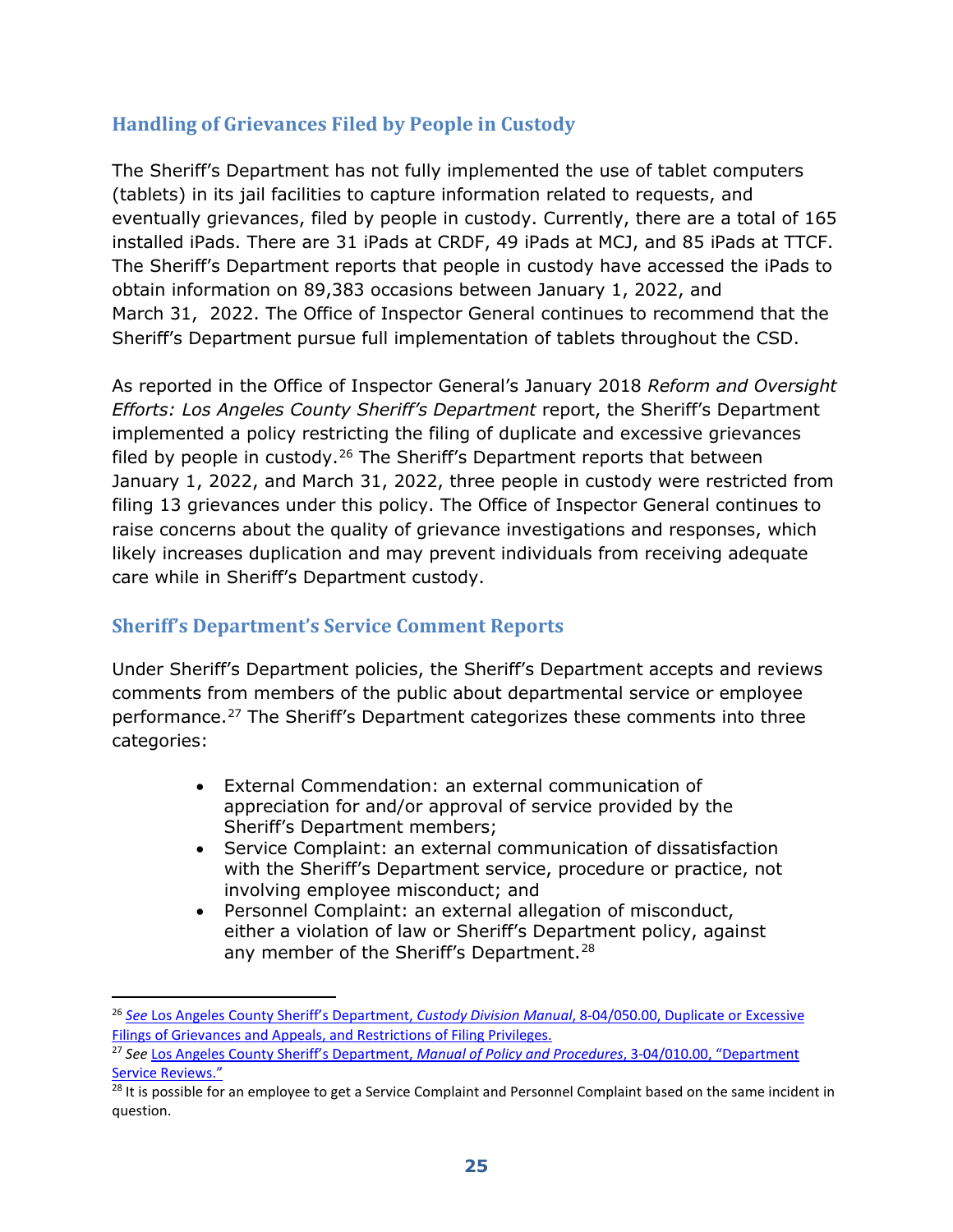The following chart lists the number and types of comments reported for each station or unit.<sup>[29](#page-27-0)</sup>

| <b>INVESTIGATING BUREAU/STATION/FACILITY</b> | <b>COMMENDATIONS</b> | <b>PERSONNEL</b><br><b>COMPLAINTS</b> | <b>SERVICE</b><br><b>COMPLAINTS</b> |
|----------------------------------------------|----------------------|---------------------------------------|-------------------------------------|
| ADM : CENTRAL PATROL ADM HQ                  | $\mathbf{1}$         | 0                                     | $\mathbf 0$                         |
| ADM: CW SRVS ADM HQ                          | 2                    | 0                                     | $\overline{0}$                      |
| ADM: EAST PATROL ADM HQ                      | 2                    | 0                                     | 0                                   |
| ALD: ALTADENA STN                            | 8                    | $\overline{2}$                        | $\mathbf{1}$                        |
| <b>AVA : AVALON STN</b>                      | 0                    | 0                                     | $\mathbf{1}$                        |
| <b>CCS : COMMUNITY COLLEGE BUREAU</b>        | 3                    | 0                                     | $\overline{0}$                      |
| <b>CEN: CENTURY STN</b>                      | 4                    | $\overline{2}$                        | $\overline{0}$                      |
| <b>CER : CERRITOS STN</b>                    | 3                    | $\mathbf{1}$                          | $\overline{3}$                      |
| CMB: CIVIL MANAGEMENT BUREAU                 | 8                    | 5                                     | 4                                   |
| <b>CNT : COURT SERVICES CENTRAL</b>          | $\mathbf{1}$         | $\mathbf{1}$                          | 0                                   |
| <b>COM : COMPTON STN</b>                     | 2                    | 3                                     | $\mathbf 0$                         |
| CPB: COMMUNITY PARTNERSHIP BUREAU            | 0                    | 3                                     | $\overline{2}$                      |
| <b>CRV : CRESCENTA VALLEY STN</b>            | 4                    | 0                                     | $\mathbf{1}$                        |
| <b>CSB : COUNTY SERVICES BUREAU</b>          | 3                    | 1                                     | $\mathbf{1}$                        |
| <b>CSN : CARSON STN</b>                      | 4                    | 3                                     | $\overline{2}$                      |
| <b>ELA : EAST LA STN</b>                     | 2                    | 1                                     | 0                                   |
| <b>EOB: EMERGENCY OPER BUREAU</b>            | 1                    | 1                                     | $\mathbf 0$                         |
| <b>EST : COURT SERVICES EAST</b>             | 1                    | 1                                     | $\mathbf{1}$                        |
| FCC: FRAUD & CYBER CRIMES BUREAU             | 1                    | 0                                     | 0                                   |
| <b>HOM : HOMICIDE BUREAU</b>                 | $\mathbf{1}$         | 0                                     | $\mathbf 0$                         |
| <b>IND : INDUSTRY STN</b>                    | 2                    | 4                                     | $\mathbf{1}$                        |
| <b>IRC : INMATE RECEPTION CENTER</b>         | 1                    | 0                                     | $\overline{0}$                      |
| <b>LCS : LANCASTER STN</b>                   | 9                    | 13                                    | 5                                   |
| LKD: LAKEWOOD STN                            | 9                    | 3                                     | $\mathbf 1$                         |
| <b>LMT : LOMITA STN</b>                      | 6                    | $\mathbf{1}$                          | 4                                   |
| MAR : MARINA DEL REY STN                     | 6                    | 2                                     | 0                                   |
| MCB: MAJOR CRIMES BUREAU                     | 0                    | $\mathbf{1}$                          | $\pmb{0}$                           |

<span id="page-27-0"></span><sup>&</sup>lt;sup>29</sup> This data was provided by the Sheriff's Department from its Performance Recording and Monitoring System on April 14, 2022 and reflects the data provided as of that date.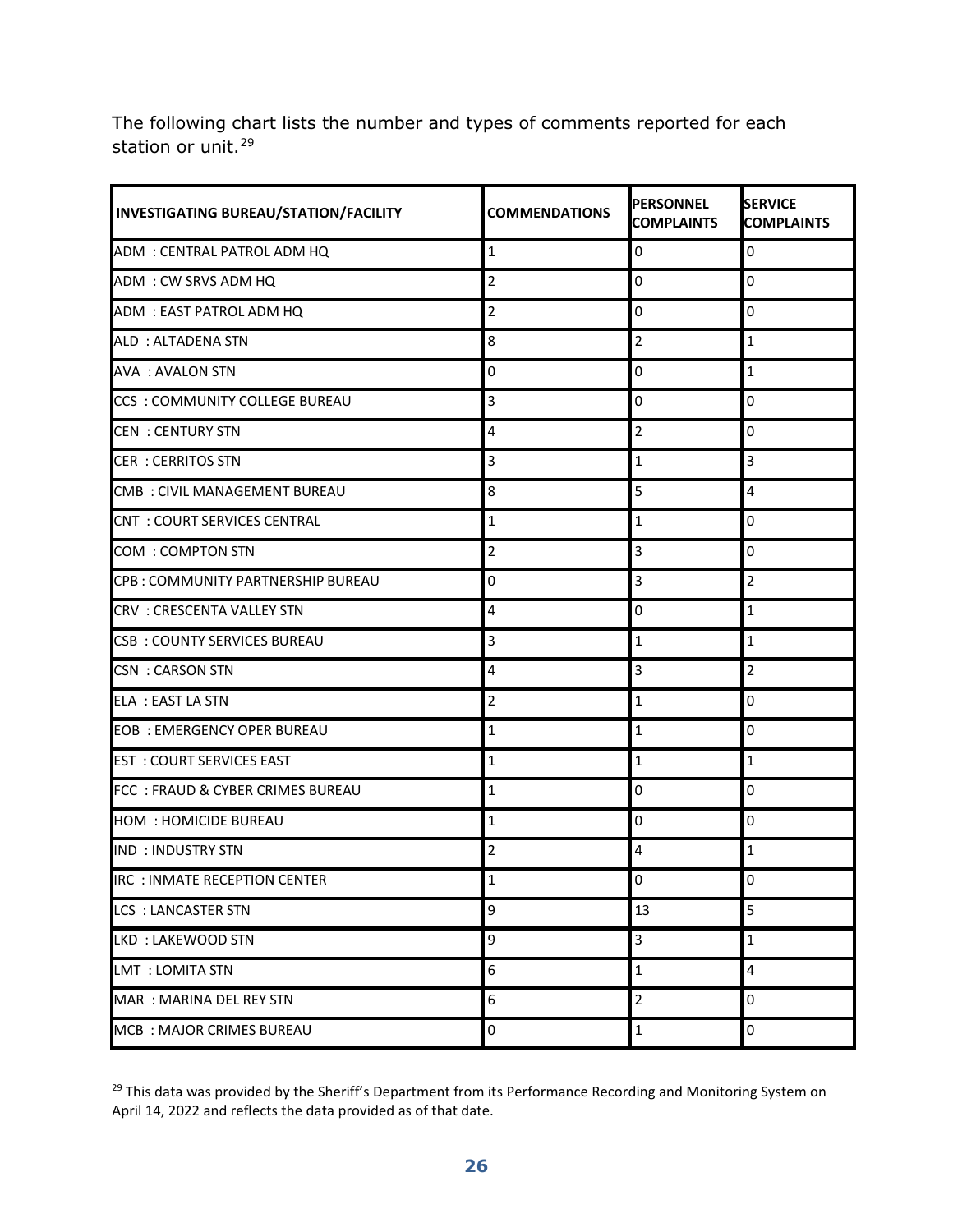| INVESTIGATING BUREAU/STATION/FACILITY  | <b>COMMENDATIONS</b> | <b>PERSONNEL</b><br><b>COMPLAINTS</b> | <b>SERVICE</b><br><b>COMPLAINTS</b> |
|----------------------------------------|----------------------|---------------------------------------|-------------------------------------|
| MLH: MALIBU/LOST HILLS STN             | 15                   | 4                                     | $\mathbf{1}$                        |
| MTL: METROLINK                         | $\mathbf 0$          | $\overline{2}$                        | 0                                   |
| <b>NAR: NARCOTICS BUREAU</b>           | $\mathbf 0$          | $\mathbf{1}$                          | 0                                   |
| <b>NWK: NORWALK REGIONAL STN</b>       | 5                    | $\overline{2}$                        | $\mathbf{1}$                        |
| PED: PARKING ENFORCEMENT DTL           | 0                    | 0                                     | $\mathbf{1}$                        |
| PER: PERSONNEL ADMIN                   | 1                    | 0                                     | 0                                   |
| <b>PKB: PARKS BUREAU</b>               | $\overline{2}$       | 0                                     | 1                                   |
| <b>PLM : PALMDALE STN</b>              | 16                   | 15                                    | $\overline{2}$                      |
| <b>PMB: POPL MGMT BUREAU</b>           | 0                    | $\mathbf{1}$                          | 0                                   |
| <b>PRV: PICO RIVERA STN</b>            | $1\,$                | $\mathbf{1}$                          | 0                                   |
| RMB: RISK MANAGEMENT BUREAU            | 0                    | 0                                     | $\mathbf{1}$                        |
| <b>SCV : SANTA CLARITA VALLEY STN</b>  | 27                   | 4                                     | 0                                   |
| <b>SDM : SAN DIMAS STN</b>             | 14                   | 9                                     | $\mathbf{1}$                        |
| <b>SEB: SPECIAL ENFORCEMENT BUR</b>    | 1                    | 0                                     | 0                                   |
| <b>SLA : SOUTH LOS ANGELES STATION</b> | $\overline{3}$       | 5                                     | $\overline{2}$                      |
| <b>SSB: SCIENTIFIC SERV BUREAU</b>     | 2                    | 0                                     | 0                                   |
| SVB: SPECIAL VICTIMS BUREAU            | $\mathbf{1}$         | 2                                     | 0                                   |
| TB : TRAINING BUREAU                   | $\mathbf{1}$         | 0                                     | 0                                   |
| <b>TEM: TEMPLE CITY STN</b>            | 6                    | 6                                     | $\mathbf{1}$                        |
| TSB: TRANSIT SERVICES BUREAU           | $\mathbf 1$          | $\overline{2}$                        | 0                                   |
| <b>TT : TWIN TOWERS</b>                | $\mathbf 0$          | $\overline{2}$                        | 0                                   |
| USR: OFFICE OF THE UNDERSHE            | $\Omega$             | $\Omega$                              | $\mathbf{1}$                        |
| WAL: WALNUT/SAN DIMAS STN              | 9                    | $\overline{2}$                        | $\mathbf{1}$                        |
| WHD: WEST HOLLYWOOD STN                | 9                    | $\overline{7}$                        | $\overline{\mathbf{4}}$             |
| <b>WST: COURT SERVICES WEST</b>        | 1                    | 5                                     | 0                                   |
| Total:                                 | 199                  | 118                                   | 44                                  |